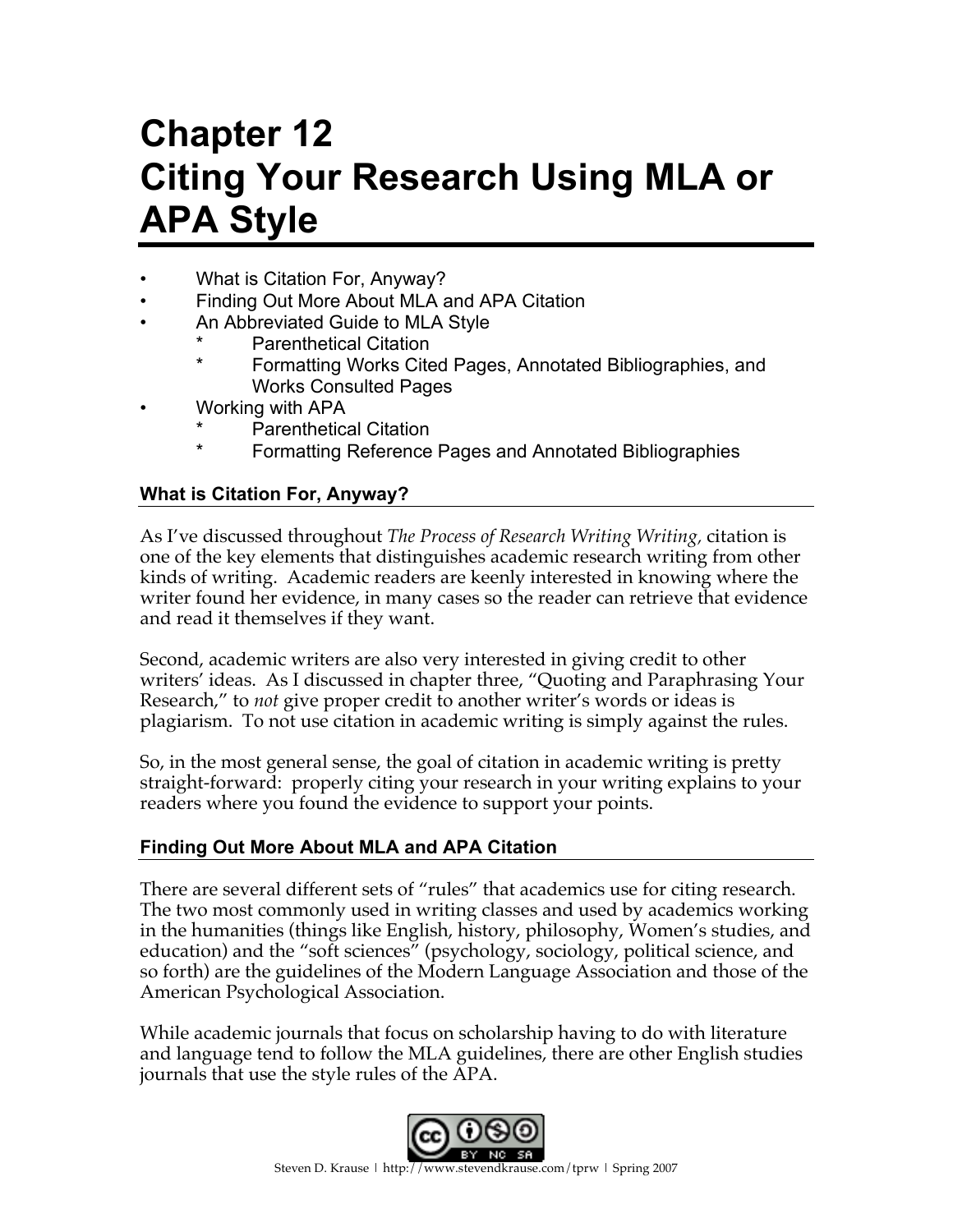This chapter includes an *abbreviated version* of the basic rules of both MLA and APA style you will need to cite most types of materials you include in your research project. But for materials and details about citation that you don't find included here, you may want to consult the official style guides, their Web sites, or other documentation sources.

The definitive guide for the rules of MLA is:

Gibaldi, Joseph. *MLA Handbook for Writers of Research Papers.* Sixth Edition. New York: Modern Language Association of America, 2003.

For APA style, the definitive guide is:

American Psychological Association. *Publication Manual of the American Psychological Association.* Fifth Edition. Washington: APA, 2001.

Both the MLA and APA style guides are very complete. However, as you work on citing your research and review the guidelines I offer here, keep in mind two things:

• **No style guide accounts for everything.** While there are rules of citation for *almost* all of the different types of evidence you might use in your research projects, you might come across some type of evidence that doesn't seem to be covered. Talk with your teacher when this happens, but you may need to approximate what you think is the proper citation style.

**• Style guides are evolving, changing, and open to interpretation.** While it may seem that the rules for citation in MLA, APA, and other style guides have always and forever been the same and are completely beyond any interpretation, this is not the case. The most obvious recent example as to how style guides change is the internet. Up until a few years ago, there were no good rules with any of the common style guides as to how to cite information from a web site because there *were* no web sites.

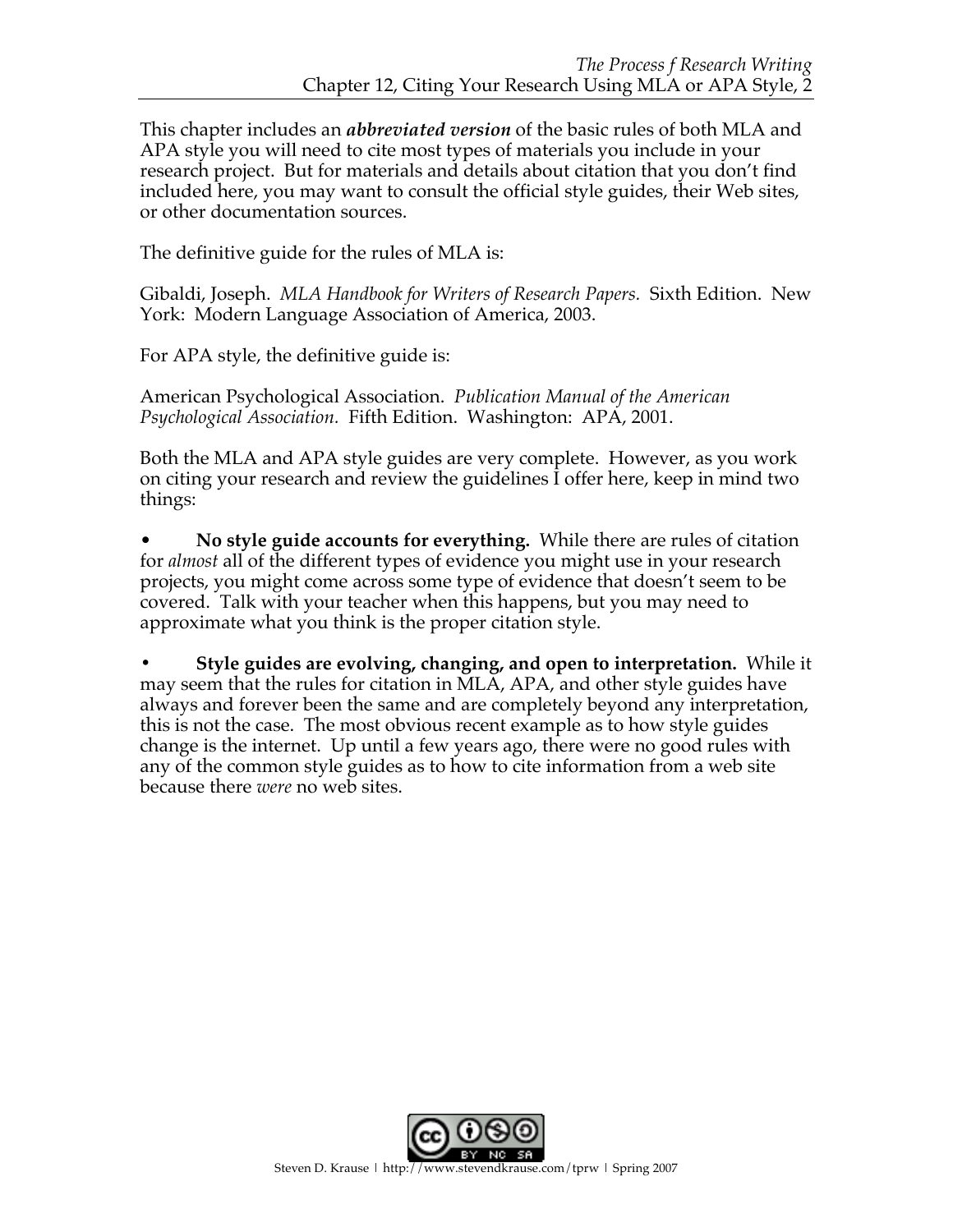# **An Abbreviated Guide to MLA Style**

# *Parenthetical Citation*

MLA style uses "parenthetical citation" instead of footnotes or endnotes to indicate within the text the source of a quote or a paraphrase. There should be enough information within the parenthetical citation to help your reader locate the complete bibliographic information on your "works cited" page.

In MLA style, it's best to weave parenthetical citations into the flow of the sentence—avoid merely "dropping" citations into the text that disrupt it. Also, be sure that the parenthetical citation information clearly refers to the material you are citing. See Chapter Three, "Quoting and Paraphrasing Your Research," for suggestions on how to do this effectively.

# *Author in a phrase*

Whenever possible, incorporate the name of the author into the sentence and note the page number in the parentheses. Use the author's full name on the first reference, and the author's last name on each subsequent reference.

Sara Baase writes in A Gift of Fire "The desire for the advantages of small community life ... is prompting many professionals and knowledge workers to move to small towns" (296).

# *Author in the citation*

When you don't name the author in the sentence, you need to include it in the parenthetical citation.

Still, many people "prefer city life for its vibrancy and career and social opportunities" (Baase 296).

#### *Two or three authors*

Name all of the authors, preferably in the sentence, but if not, in the parenthetical citation. Use the authors' full names on the first reference, and the authors' last names on each subsequent reference.

As David D. McKenny, Werner M. Newhausser, and David Julius explain, while we know a lot about how people detect heat, "little is known about how we detect cold" (52).

#### *Group or corporate author*

If the text is the product of a group, a committee, a corporation, etc., use the group or corporate author as you would an author name.

According to the National Research Council's report Inland Navigation System Planning, the U.S. Army Corps

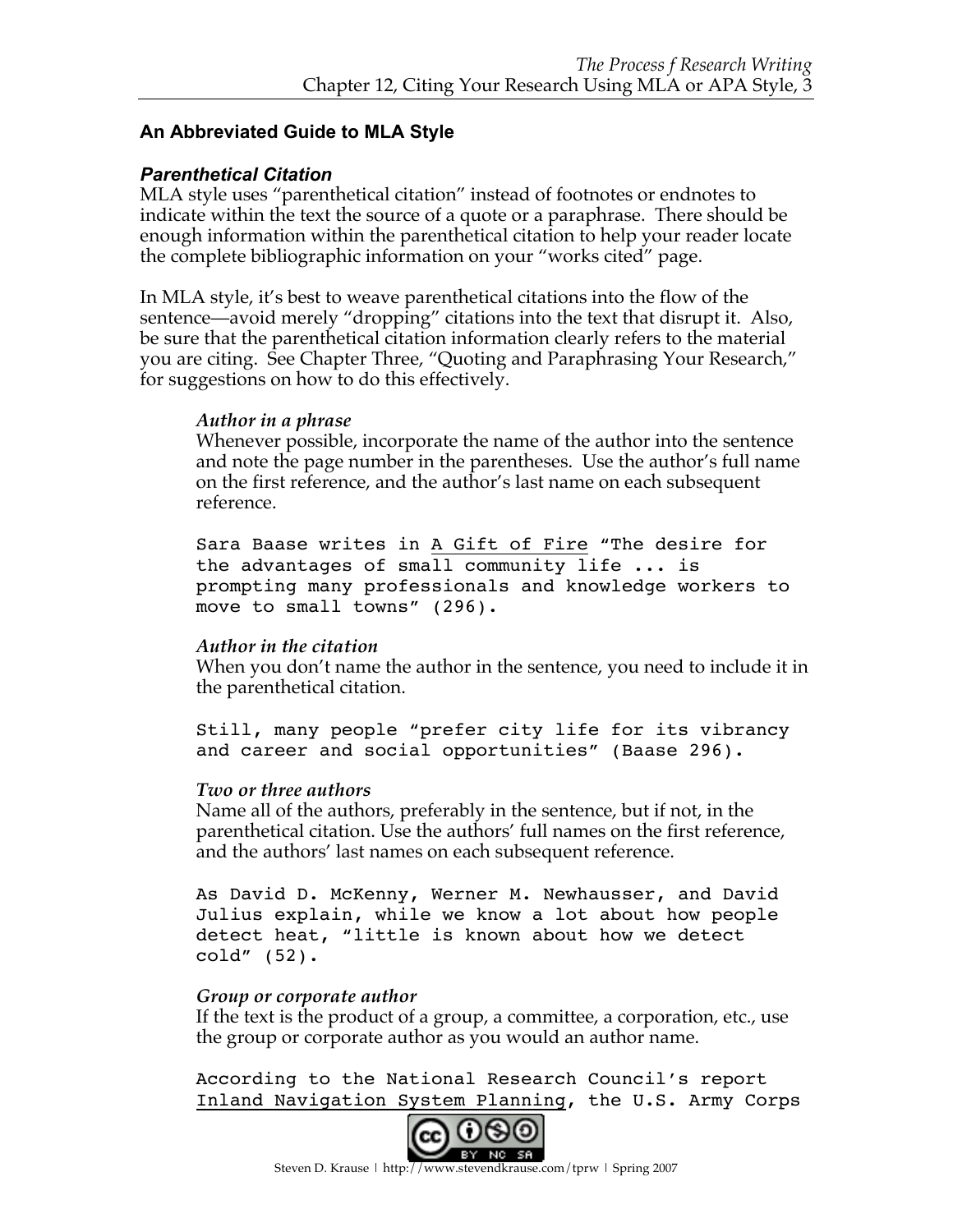of Engineers finds itself between those advocating for commerce and those wanting to protect the environment  $(ix)$ .

# *Unknown author*

Use the title of the work or a shortened version of it instead of the author's name. Generally speaking, you should avoid using phrases like "anonymous" or "unknown author."

As reported in the article "TV Dropped from Medicare Bill," ...

*Author of two or more pieces of evidence in your project* It's not uncommon to cite different works from the same author in an essay. When this happens, you need to make it clear in your citation which work you are quoting.

The Financial Services Information Sharing and Analysis Center was designed to combat cybercrime (Markoff, "New Center," C-2).

#### *Work in an anthology*

When you quote a work that is reprinted in an anthology, use the name of the author of the work (not the name of the editor) and the page numbers from the anthology. In your Works Cited page, you will note the name of the editor and the anthology.

Lehan connects the character Gatsby with other myths of man-god figures, both as seen through his eyes and the eyes of other characters (80-1).

# *Indirect source*

An indirect quote is when you quote from a piece of evidence where that writer is quoting someone else. To properly cite indirect quotes, use the abbreviation "qtd." in the parenthetical citation to explain the source of the indirect quote.

Steve Miller said "I have no financial incentive to kid you about anything" (qtd. in Naughton 24).

# *A work without a page number (including Web sites)*

This would include quotations and paraphrases from a Web site or other Internet source, from a television show, a radio program, and so forth. On the first reference to this sort of evidence, try to work an explanation of the source within the sentence itself to make it clear why you aren't noting a page number.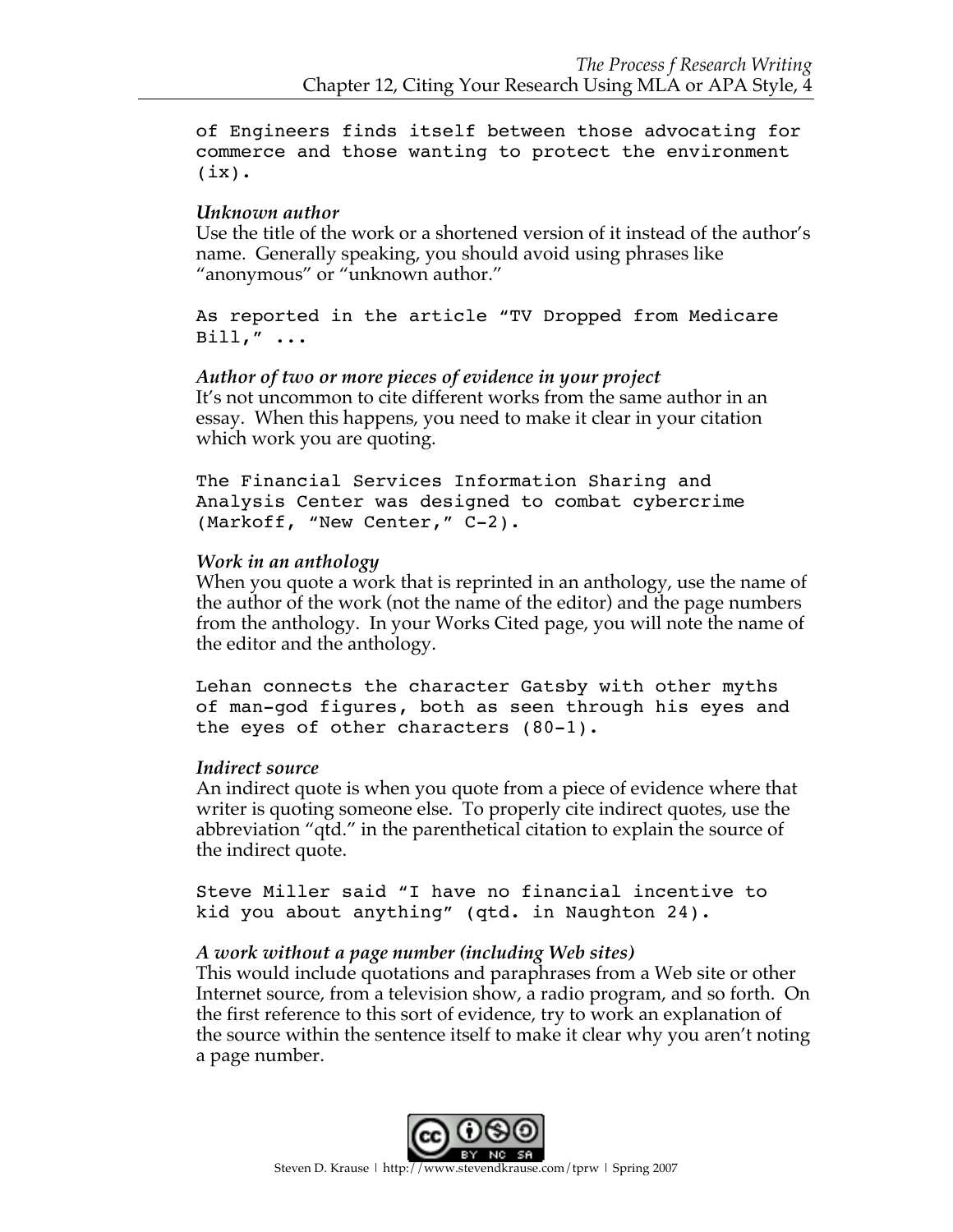"The Term Hacker," according to Susan Brenner's web site Cybercrimes.net, "also tends to connote membership in the global community defined by the net."

The CNN web site reported about a recent international conference about Internet crime in the article "World cybercrime experts see need for laws, ties."

You should also use this approach when you are citing newspaper, journal, or other types of articles that originally appeared in a "traditional" print source but that you discovered through a Web site or a database that did not note page numbers. This can make for some awkward phrasing, but it is important to indicate that the version of the text you are using is not paper-based but is Web-based.

According to Robert Pear in his 1999 article "Drug Companies Getting F.D.A. Reprimands for False or Misleading Advertising," available through the New York Times Web Site, "The Federal Government has repeatedly reprimanded drug companies" for making false claims in their ads.

On references after the first one to the evidence, refer to it by the last name of the author.

# *Formatting of Works Cited Pages, Annotated Bibliographies, and Works Consulted Documents*

Whenever you include quotes and paraphrases in your research essays, you **must** note the bibliographic information about where you found this evidence. In MLA style, this is called a "Works Cited" page. The "Works Cited" page is a list of citations which is alphabetized based on author's last names (or, if a piece of evidence doesn't have an author, on the title of the evidence, not counting the words "A," "An," or "The") that explains where you found your research.

Works cited pages include *only* the evidence that you quoted in your essay. Unlike an annotated bibliography (like the project I describe in Chapter Six), a works cited pages include only a citation and not an annotation. Finally, you might be required to put together a "Works Consulted" list. This is a list of citations for all the work that you considered but didn't necessarily quote in your research project.

MLA style calls for Works Cited pages to be double-spaced with a hanging indent of a half inch, as you can see in the examples here. The specific format for each of your entries on your Works Cited page will vary according to the type of evidence. But in general, each of your entries should include enough information about the research you are quoting or paraphrasing so that the reader could find this research themselves if they wanted to find it.

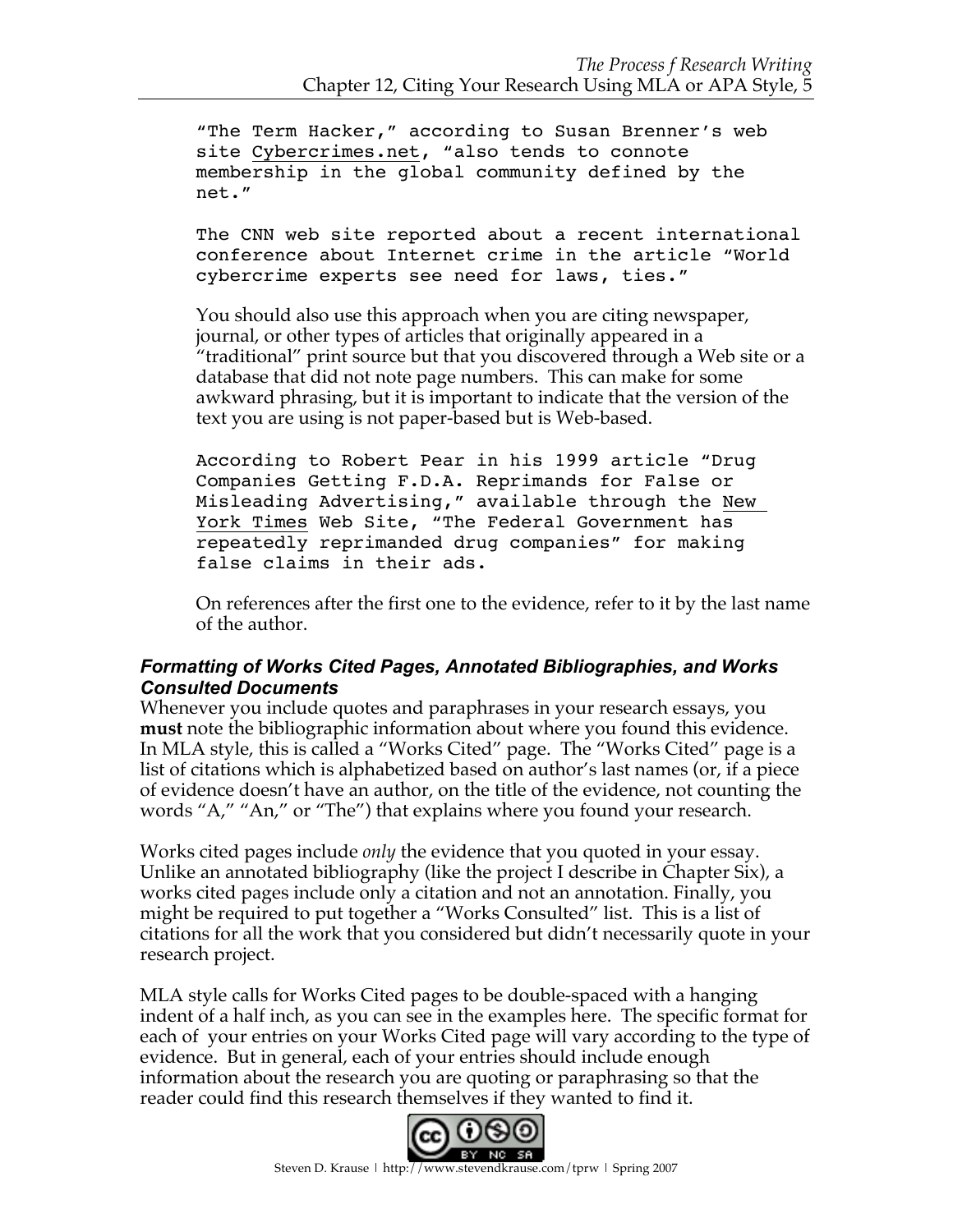# **Books**

Works Cited entries for a book always include:

• *The Author or authors.* Last name first of the first author; for each author after that, it is first name first.

• *Title of the book.* You should underline the title or put it in italics.

• *Publication information.* This includes the name of the publisher and the city of publication.

• *Year of publication.*

*Book, single author*

Brackett, Virginia. F. Scott Fitzgerald: Writer of the Jazz Age. Greensboro, NC : Morgan Reynolds

Publishers, 2002.

# *Book, two or more authors*

With multiple authors, list the first author last name first, separated from the author's first name with a comma. List all of the authors first name followed by the last name.

Jennings, Simon, Michel J. Kaiser, and John D. Reynolds. Marine Fisheries Ecology. Oxford: Blackwell Science, 2001.

*Book, corporate or group author*

National Research Council. Inland Navigation System Planning: The Upper Mississippi River—Illinois Waterway. Washington, D.C.: National Academy Press, 2001.

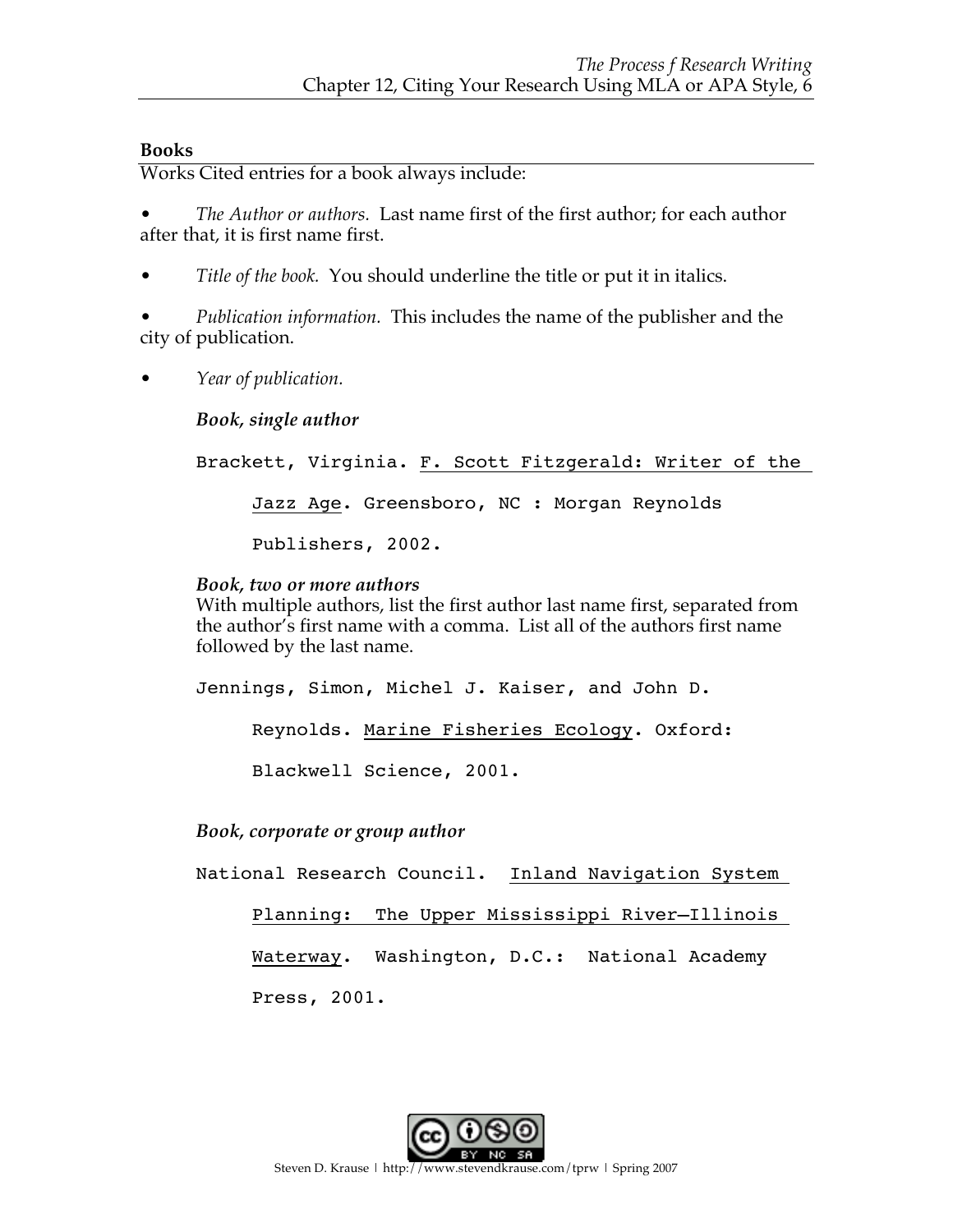*Selection from an anthology or a chapter from a book that is edited*

Lehan, Richard. "The Great Gatsby--The Text as

Construct: Narrative Knots and Narrative Unfolding." F. Scott Fitzgerald : New Perspectives. Eds. Jackson R. Bryer, Alan Margolies, and Ruth Prigozy. Athens, GA: U Georgia P, 2000. 78-89.

Don't use "p." or "pp." for noting page numbers.

If you include two or more items from the same anthology or edited book, you should list the edited book as an entry by itself in the works cited page.

Bryer, Jackson R., Alan Margolies, and Ruth Prigozy,

Eds. F. Scott Fitzgerald : New Perspectives.

Athens, GA: U Georgia P, 2000.

In addition, list each of the selections from the anthology according to the author of the selection, the title, and then a reference to the anthology.

Lehan, Richard. "The Great Gatsby--The text as

construct: narrative knots and narrative

unfolding." Bryer, Margolies, and Prigozy, 78-89.

*Book, translation*

Derrida, Jacques. Writing and Difference. Trans.

Alan Bass. Chicago: U of Chicago P, 1978.

*Book, edition other than the first*

Baase, Sara. Gift of Fire : Social, Legal, and Ethical

Issues for Computers and the Internet. 2nd ed.

Upper Saddle River, NJ: Prentice Hall, 2003.



Steven D. Krause | http://www.stevendkrause.com/tprw | Spring 2007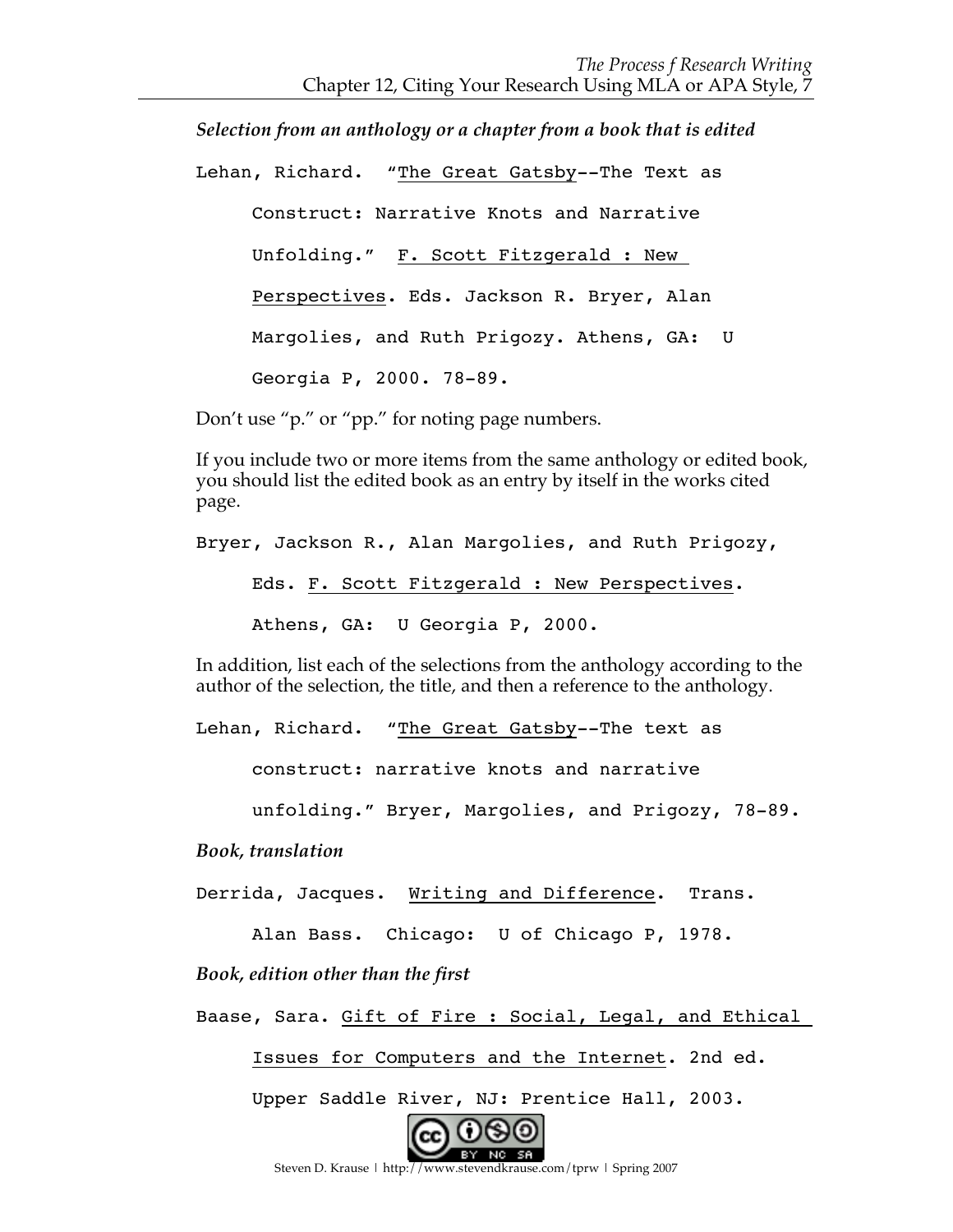#### *Entry from a reference work*

If there is a specific author for the entry, list it. Otherwise, begin with the title of the entry.

Gale, Robert L. "Nick Carraway." An F. Scott

Fitzgerald Encyclopedia. Westport, CT: Greenwood

Press, 1998.

"Crime." The Random House Dictionary of the English

Language. 2nd ed. New York: Random House,

1987.

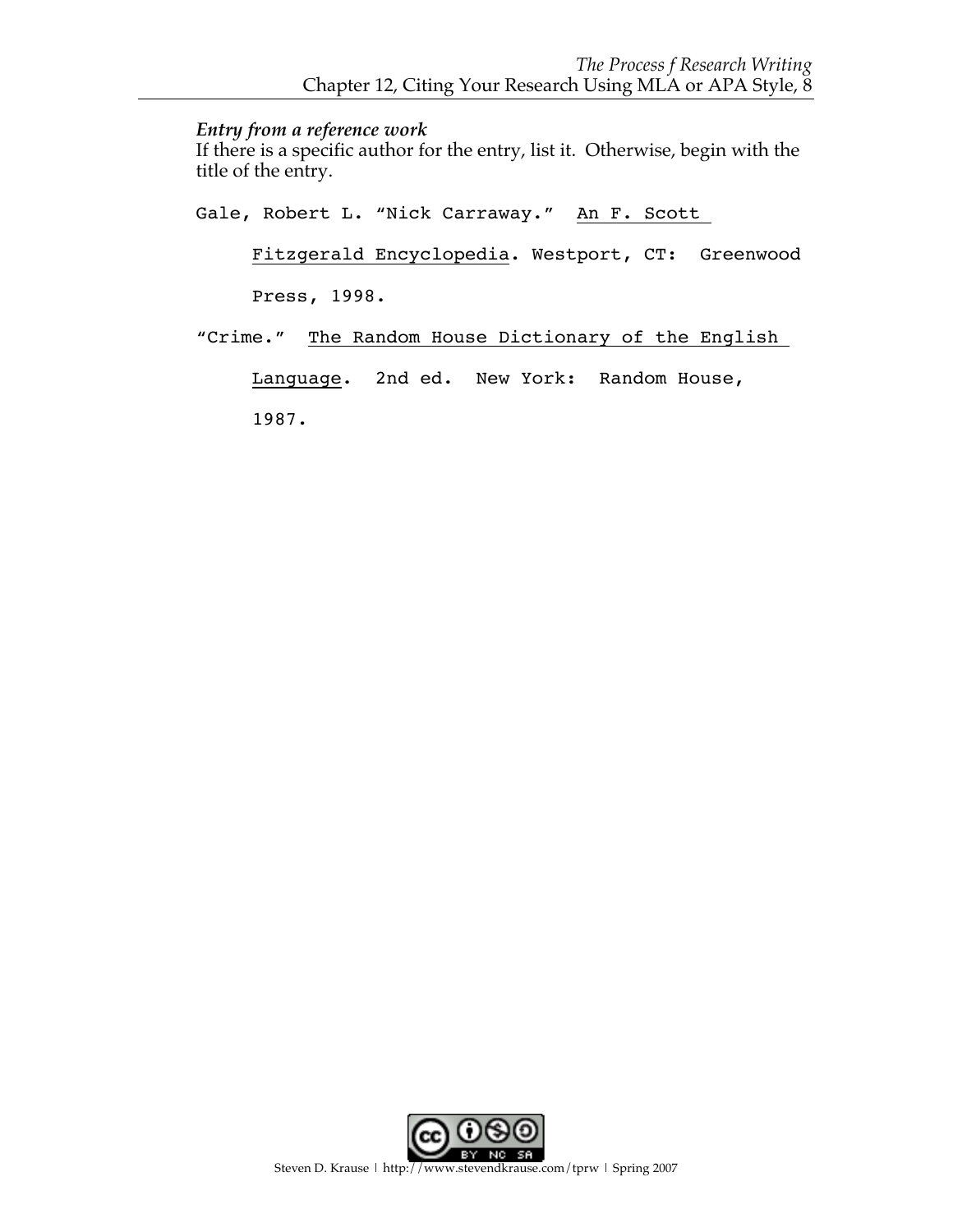# **Periodicals**

Works Cited entries for magazines, journals, newspapers, and other periodicals include:

- *The Author or authors.* Last name first of the first author; for each author after that, it is first name first.
- *Article Title.* Enclose the title and sub-title in quotes, with the period at the end of the title inside the quotes.
- *Publication information.* This includes the periodical title, underlined or italicized; the volume and issue number, when they are available; and the date of publication. For journals, the year goes in parentheses followed by a colon and the page numbers. For magazines and newspapers, list the month or the day and the month before the year, and don't use parentheses. Don't use "p." or "pp." to indicate page numbers.
- *Date of publication.* This listing will vary according the frequency of the periodical, whether or not it is published by volume, and so forth.

```
Article in a weekly magazine
Wood, Chris. "Fighting Net Crime." Macleans 12 June 
     2000: 38-40.
Article in a monthly magazine
Canby, Peter. "The Forest Primeval: A Month in 
     Congo's Wildest Jungle." Harper's Magazine July 
     2002: 41-56.
Article in a newspaper
Markoff, John. "New Center Will Combat Computer
```
Security Threats." The New York Times 1 October

1999: C2.

*Editorial or Letter to the Editor*

After the title, indicate if the selection is an editorial or a letter as indicated in the examples below.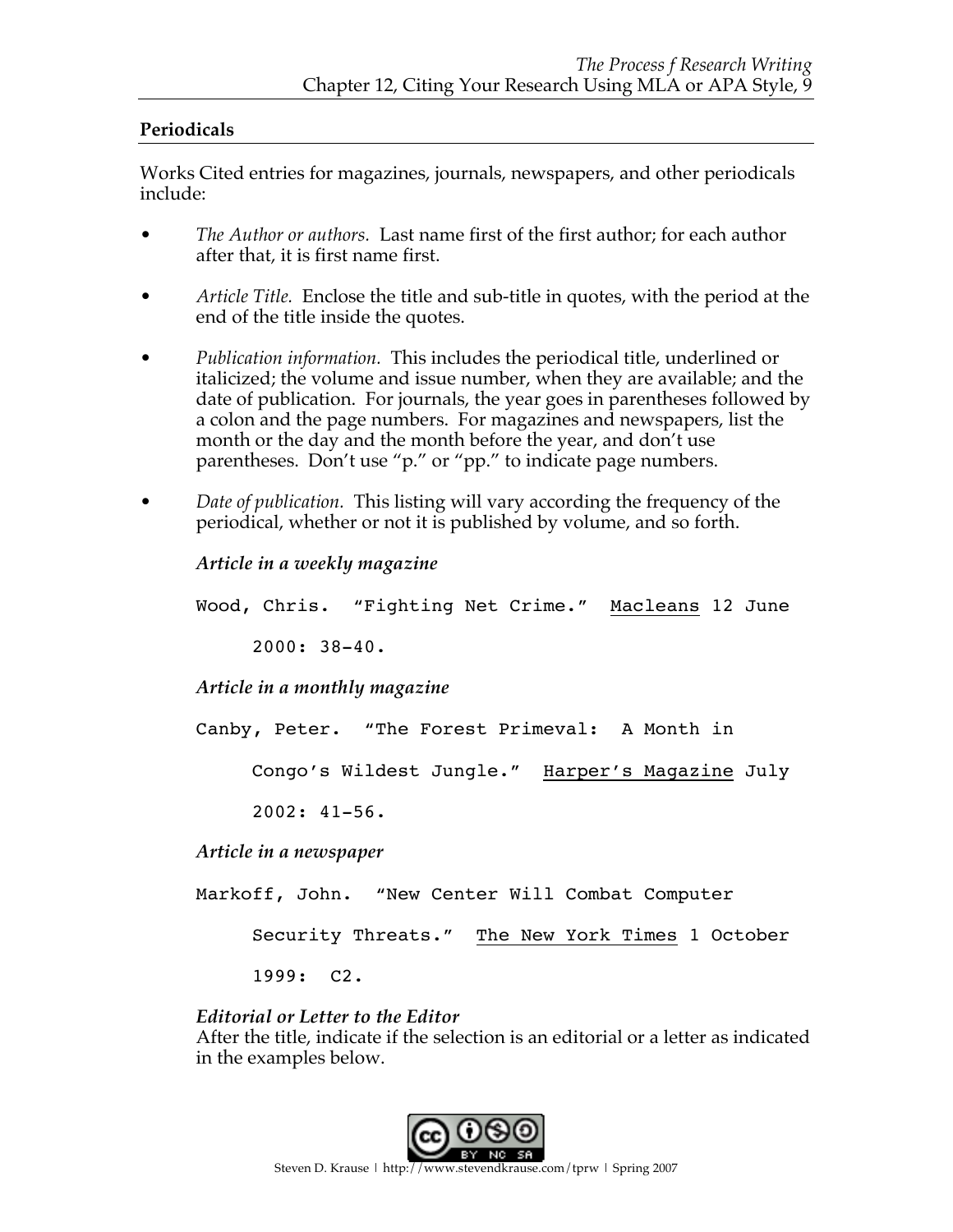McLoughlin, Mary Lou. Letter. Newsweek 5 August 2002: 12. "Hauptman, Timmer, Carlberg for Council." Editorial. The Ann Arbor News 22 October 2002: A8.

#### *Article in a journal paginated by volume*

Some academic journals number the pages according to the volume instead of the issue.

Vann, Irvin B., and G. David Garson. "Crime Mapping and Its Extension to Social Science Analysis." Social Science Computer Review 19 (2001): 471- 479.

# *Article in a journal paginated by issue*

Some academic journals number the pages of each issue. When this is the case, put a period after the volume number and before the issue number.

Mansfield, Peter. "The Cancer Industry." The

Ecologist 32.3 (2002): 23.

#### *Unsigned article in a periodical*

When no author's name is available in any type of periodic publication, begin with the name of the article. When alphabetizing it on your Works Cited page, exclude "A," "An," and "The." For example, an unsigned article in a magazine would look like this:

"An Overdose on Drug Advertising. Is it Driving Up

Costs?" Business Week 22 May 2000: 52.

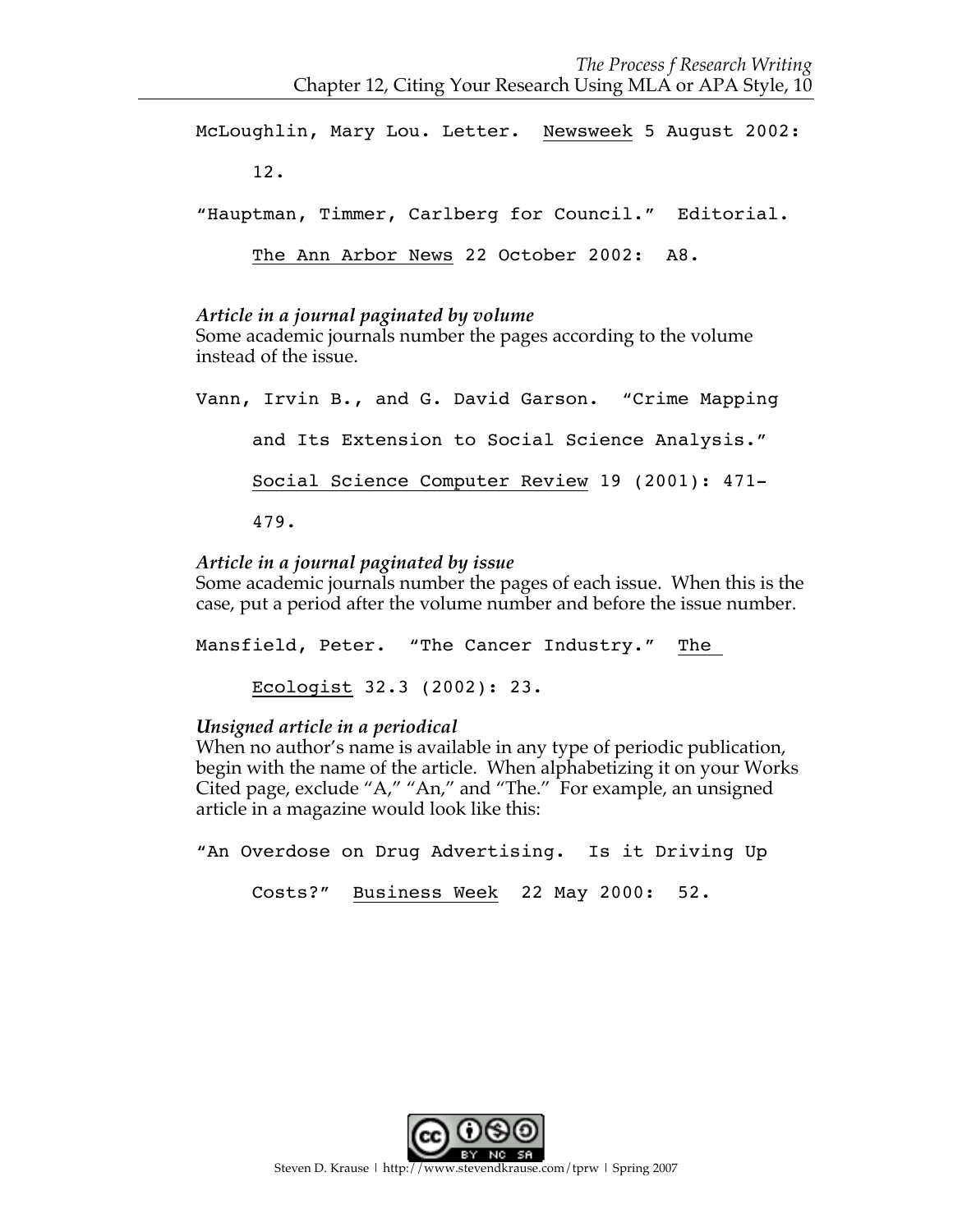# **Electronic and Internet-based Sources**

Properly citing things from electronic and Internet-based sources like the World Wide Web, email, newsgroups, and CD-ROMs can be confusing. Because these resources are still relatively "new" to the academic community (at least relative to things like books and paper journals), there is still some debate about the precise method of citing some of these sources. The sixth edition of the *MLA Handbook for Writers of Research Papers* makes a lot of progress in addressing these kinds of sources, but questions remain and new types of electronic sources are coming available all the time.

Even though electronic and internet-based sources may look different from traditional journals and books, the basic elements and goals of citation remain the same. Entries should include:

- **•** *Author or Authors,* which again, should be last name first of the first author and first name first for each author after the first. Unlike traditional books and periodicals, the names of authors of electronic resources (especially Web sites) are often located at the end of the article or another location.
- *Title of the article or selection.* For an online journal or periodical, a selection from a database, a scholarly project, or similar resource, indicate the title of the article or selection with quotes.
- *Publishing information.* This might be the title of the online journal or periodical, or the name of the database, scholarly project, or similar resource. This information should appear underlined or in italics.
- *Date of publication.* As is the case with periodicals, this listing will vary according the frequency of publication of the periodical, whether or not it is published by volume, and so forth. As is the case with the names of the author or authors, finding the date of publication for many electronic resources is challenging. Be sure to look for it carefully, including at the end of the selection.

There are two other elements that are generally common to electronic and internet-based sources:

- *Information about the type of electronic resource.* As the examples suggest, you need to indicate that your piece of evidence is from an electronic database, a Web site, an email message, and so forth.
- *The date of access.* Quite literally, this means the date that you found the research. This is important because, as most "Web surfers" have experienced, electronic resources can change and be unavailable without warning.

*A "text only" periodical article available via an electronic database*

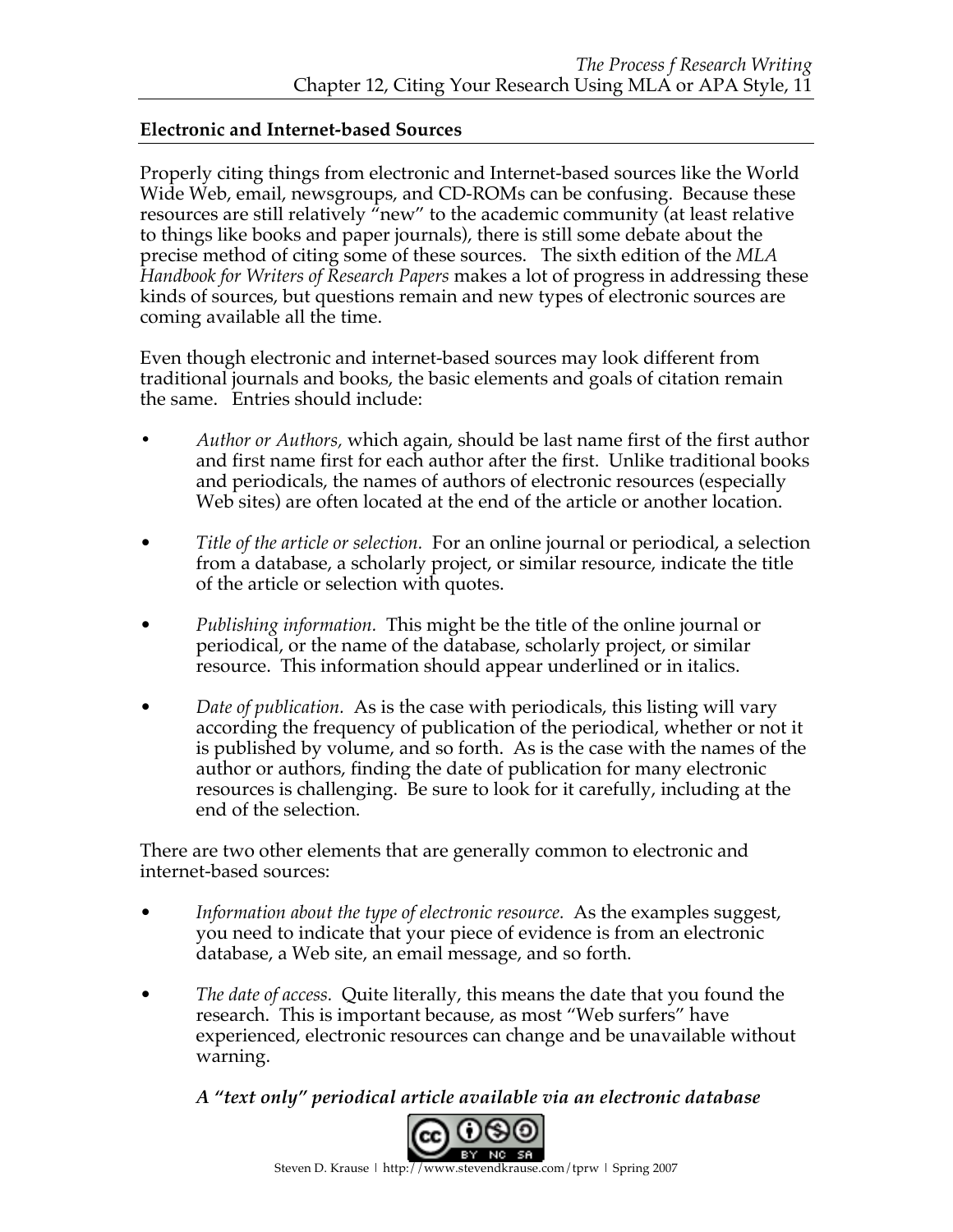As I discussed in chapter two, most community college, college, and university libraries nowadays offer their patrons access to electronic versions of some traditional print resources. These databases, such as Wilson Select and Articles First, include "full text" of articles that appeared originally as an article in the print publication as part of the entries.

These sorts of electronically available resources are just as credible as print resources because they are essentially one in the same. The electronic version of an article from *Time* magazine is just as credible as the same article from the "paper version" of *Time* magazine. The concern comes in how you properly cite this material.

If the periodical article is available to you as "text only" and it does not include page numbers, layout, or graphics, you need to indicate clearly that you are accessing that article via an electronic database. To properly cite an article that is only text, you need to first note all of the relevant information you would in a print version of the article and then indicate information about the electronic database, including:

- *The name of the database.* In this example, Wilson Select.
- *The library or library system where you accessed that database.* In this case, it would be Eastern Michigan University Halle Library. If you don't know this information, write "Electronic."
- *The date of access.* That is, when you found the article.
- *The address of the database or where you accessed the database.*

Wechsler, Jill. "Minority Docs See DTC Ads as Way to Address 'Race Gap.'" Pharmaceutical Executive May 2002: 32, 34. WilsonSelect Database. Eastern Michigan University Halle Library. 20 October 2002. <http://www.emich.edu/halle>.

#### *A "PDF" periodical article available via an electronic database* Increasingly, databases like Wilson Select are making articles available in Portable Document Format (PDF). PDFs, which have to be downloaded to a computer and viewed or printed out with software like Adobe Acrobat, look exactly like the print version of a periodical article. They include page numbers, graphics, charts, and anything else associated with the original layout. Essentially, they are the same as the print version (or at least a photocopy of the print version).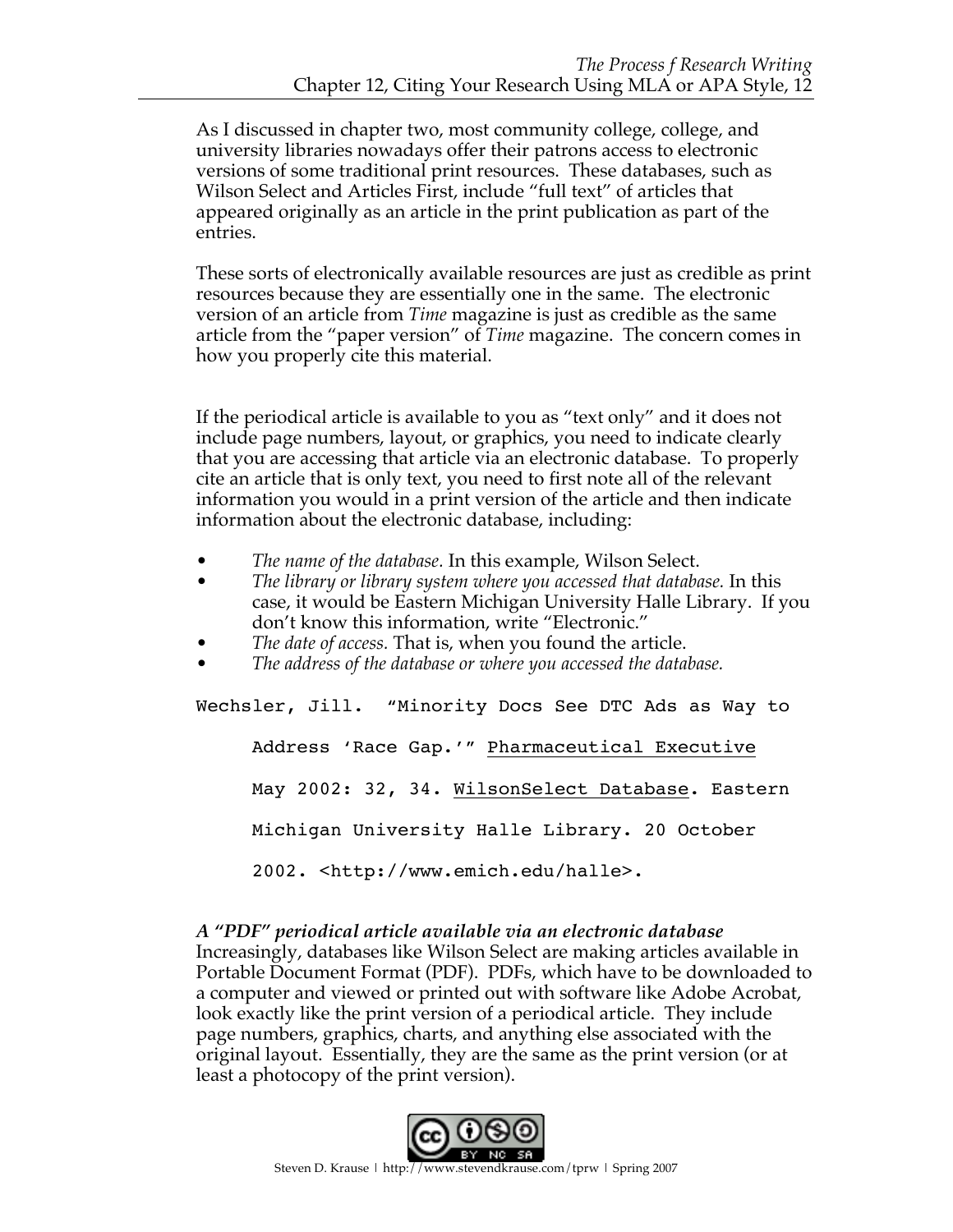Because of this, I recommend that you cite PDF versions of periodical articles that you find via an electronic database the same way that you cite an article you find with print.

*Article in a Periodical Published on the World Wide Web* To cite an article from a periodical that is published on the World Wide Web, adapt as closely as possible the rules for citing articles that appear in print. The major difference is you need to indicate the Web address or "URL" of the publication.

Sauer, Geoffrey. "Hackers, Order, and Control." Bad Subjects February 1996. 15 August 2002. <http://eserver.org/bs/24/sauer.html>.

Goozner, Merrill, and Andrew Sullivan. "The Pharmaceutical Industry." Slate 9 April 2001. 13 January 2002. <http://slate.msn.com>

*Article in a Web Version of a Print Periodical or Other Media Outlet* Many newspapers and popular magazines release a "web version" of the publication. Cite these sorts of documents as you would articles from a periodical published on the Web.

Pear, Robert. "Drug Companies Getting F.D.A.

Reprimands for False or Misleading Advertising."

New York Times 28 March 1999. 15 August 2002.

<http://www.nytimes.com>.

"World Cybercrime Experts See Need for Laws, Ties."

CNN.com 16 October 2002. 24 October 2002.

<http://www.cnn.com>.

*Book Being Accessed Electronically Through a Database or The Web*

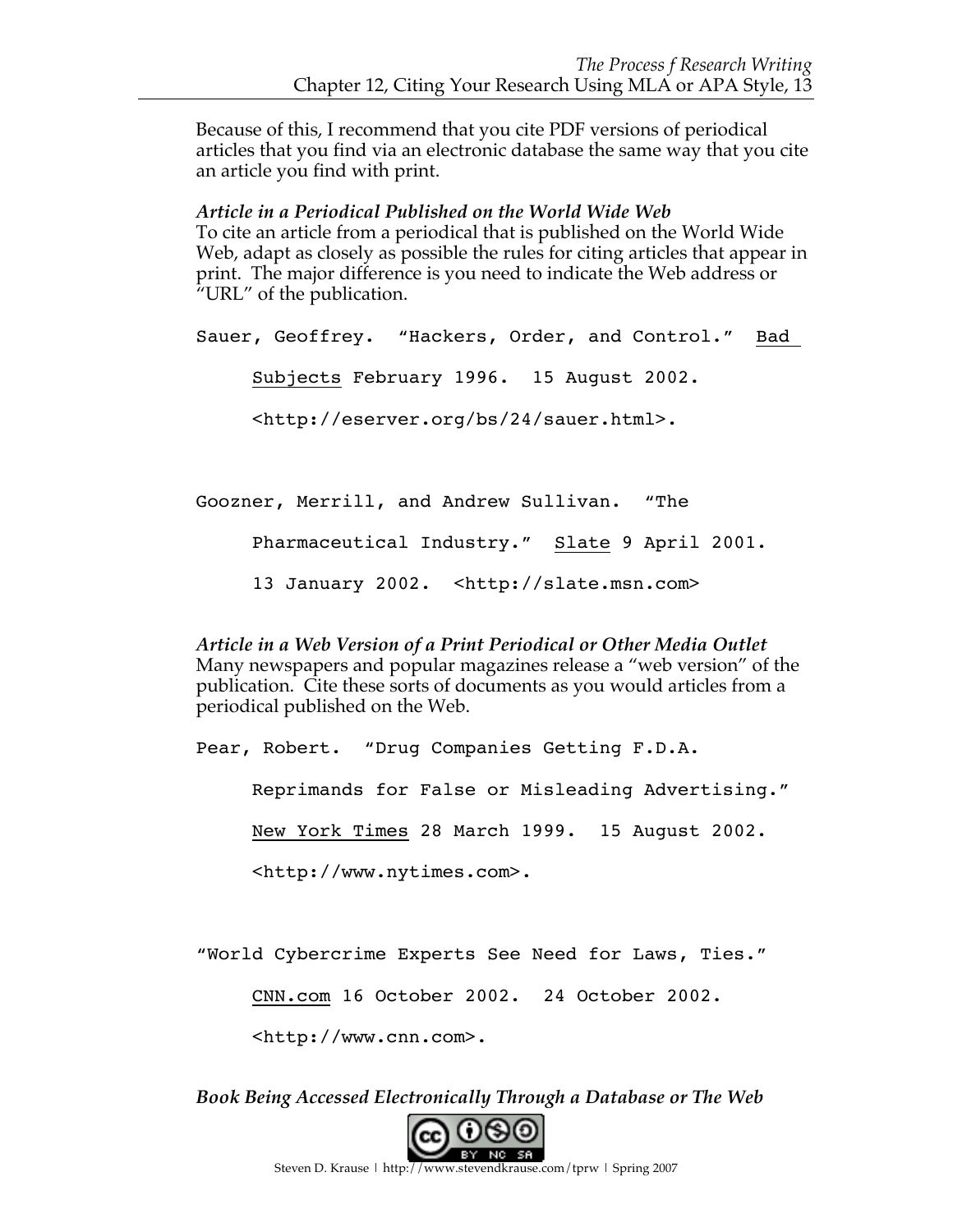As is the case with periodicals, include the same information you would with a traditional print book, along with the date of access and the information about the database of the Web site.

Icove, David J., Karl A. Seger, and William R. VonStorch. Computer Crime: A Crimefighter's Handbook. Sebastopol, CA: O'Reilly and Associates, 1995. Net Library E-Book. Eastern Michigan University Halle Library. 27 October 2002. <http://www.emich.edu/halle>.

*Scholarly or Reference Web-based Database*

F. Scott Fitzgerald Centenary Homepage. University of

South Carolina. 16 July 2002.

< http://www.sc.edu/fitzgerald/>.

#### *General Web Page or Web Site*

If available, include the author or authors of the Web page or site, the title, and the date of publication. If there is no title available, include a descriptive phrase such as "home page," not underlined, italicized, or within quotation marks.

Stanger, Keith. "Library Guy" Keith Stanger's Home Port. 7 September 2002. 24 October 2002. <http://keithstanger.com> Krause, Steven. Home page. 28 March 2005.

<http://www.stevendkrause.com>.

When you are missing information about the web site, cite based on the information that you have available.

#### *Posting to a emailing list, online group, or newsgroup*

Begin with the author's name (even if the name is obviously a pseudonym), followed by the subject line of the post, the phrase *Online posting,* the name of the emailing list, group, or newsgroup, and the URL of the group, if available. If it's possible, cite from the group's archives.

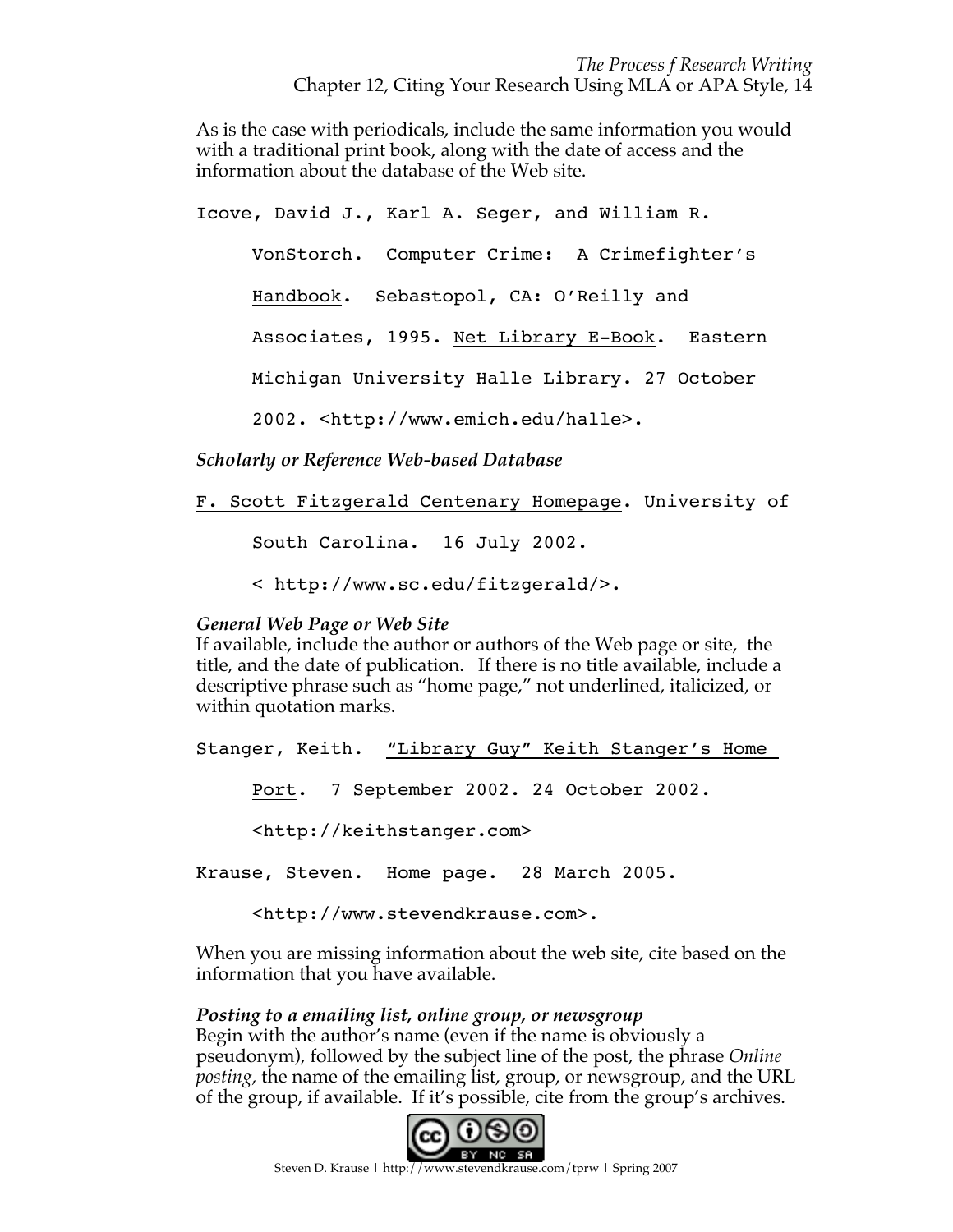Denkinger, Troy. "Re: [SLE] very newbie network quest." Online Posting. 1 February 2000. English SuSE Linux Discussions. 24 October 2002. <http://lists.suse.com/archive/suse-linux-e/ 2000-Feb/>.

*Email message*

Poe, Marshall. "Re: Reflections/Questions about your JEP article." Email to the author. 5 June 2002.

#### *Synchronous communication message*

This would include a posting in a MOO, a MUD, an IRC, or other chat format. Whenever possible, be sure to cite from the group's archives.

Spehar, Donna L. "Researching Who Done It: Building Online Research Skills for Composition II Students." C&W Online 2001/Connections MOO. 16 April 2001. 24 October 2002. <http://web.nwe.ufl.edu/cwonline2001/archives/ sphear-0416.html>.

# *CD-ROM, diskette, or similar medium*

Cite this kind of source like you were citing the print version of the resource, but indicate the nature of the medium in the citation.

Johns Hopkins University and the Annenberg/CPB

Project. A Doll House: Based on the Play by Henrik Ibsen. South Burlington, VT: The Annenberg/CPB Multimedia Collection, 1997.

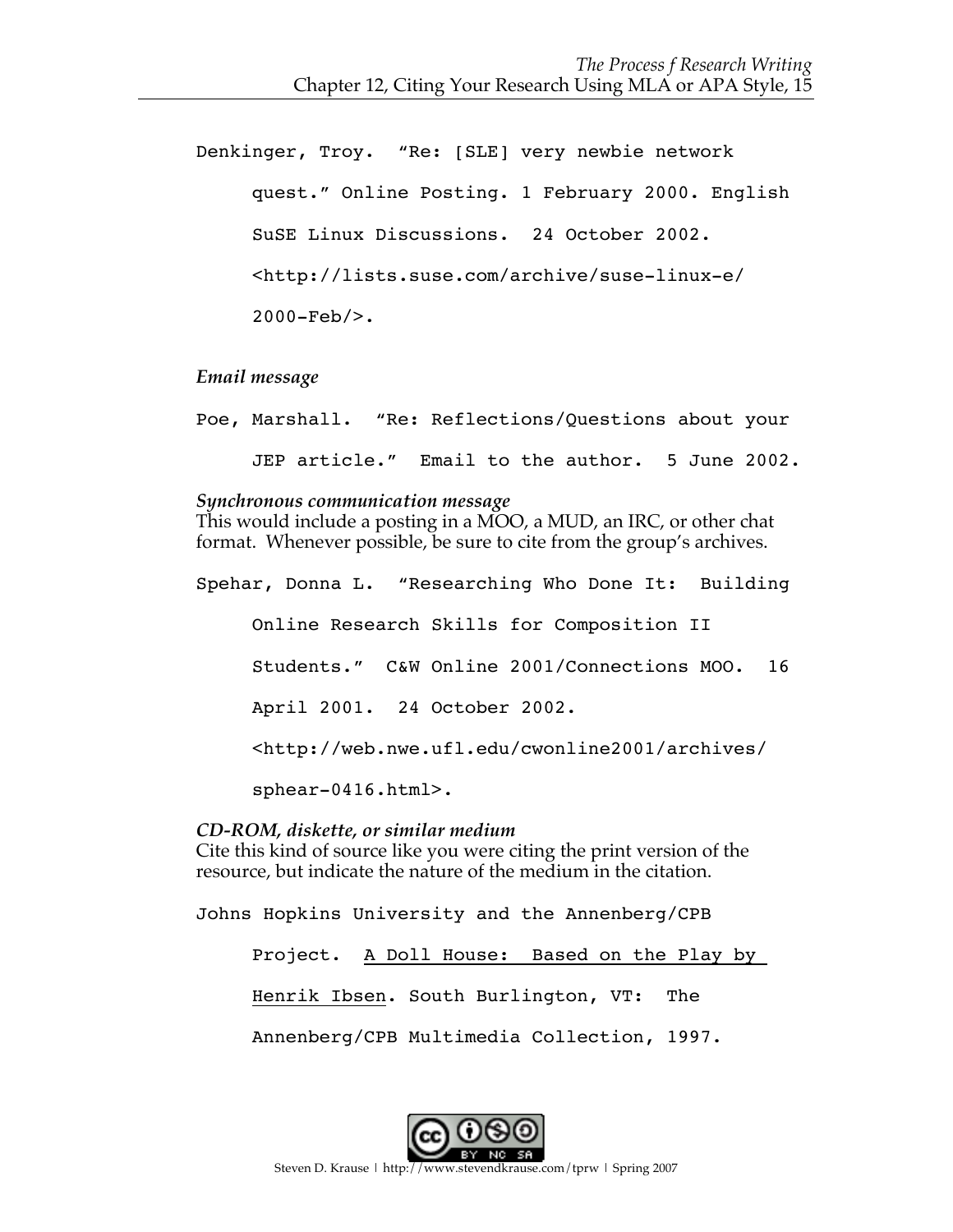#### **Other Kinds of Sources**

#### *Interview*

List the person interviewed as if they were the author. If the interview came from another source (radio or television, for example), indicate that with the citation information. If it is an interview that you conducted, be sure to list that and how you conducted the interview (personal interview, telephone interview, email interview, etc.)

Simmons, Gene. Interview with Terry Gross. Fresh Air.

National Public Radio. 4 February 2002.

Wannamaker, Annette. Personal Interview. 13 August

2000.

#### *Lecture or Speech*

List the name of the speaker, the title in quotation marks, the name of the institution or group sponsoring the speech, the place, and the date. If there is no title for the speech, use an appropriate label such as "Lecture" or "Keynote speech."

Mauk, Jonathan. "Anti-Reading: Evaluating Student Essays in Current-Traditional Pedagogy." Conference on College Composition and Communication Convention. Milwaukee, WI. 29 March 1996.

# *Government Document*

If identified, begin with the last name of the author; if not, begin with the name of the government followed by the appropriate agency or subdivision. Only abbreviate things if they can be easily understood. For congressional documents, be sure to note the number, session, and house of Congress ("S" for Senate and "H" or "HR" for House of Representatives), and the type (Report, Resolution, Document, etc.) in abbreviated form, and number the material. If you are citing from the *Congressional Record,* provide only the date and page number. Otherwise, end with the publication information, often the Government Printing Office (GPO).

United States Congress, House Committee on Resources,

Subcommittee on Fisheries Conservation, Oceans,

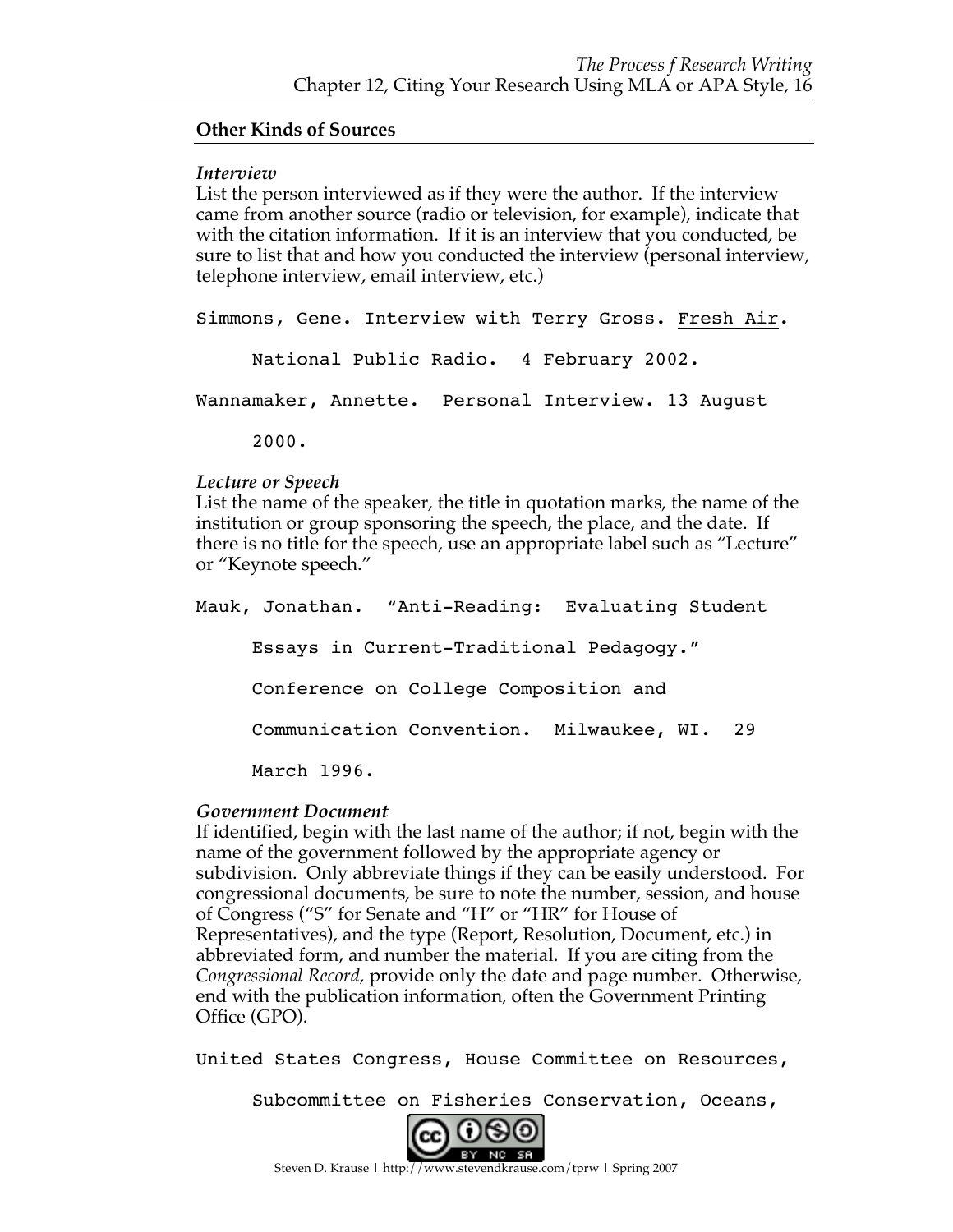and Wildlife. Ecosystem-based Fishery Management and the Reauthorization of the Magnuson-Stevens Fishery Conservation and Management Act. U.S. House 107th Congress. Washington, D.C.: U.S. GPO, 2002.

#### *Pamphlet or Brochure*

Treat pamphlets and brochures as books. If the name of the author is unavailable, begin with the name of the pamphlet or brochure.

Sun Safety for Kids: The SunWise School Program.

Washington, DC: U.S. Environmental Protection

Agency, 2000.

# *Film, DVD, or Videocassette*

Generally, begin with the title, underlined or italicized. Then list the director, the company distributing the work, the version of the work you are citing if it is either a DVD or video, and the year of release. If you are focusing on a particular performer, director, producer, or writer, you can begin with that person's name. For example:

The Lord of the Rings: The Fellowship of the Ring.

Dir. Peter Jackson. New Line Cinema, 2001.

Luhrmann, Baz, dir. Moulin Rouge. 2000. DVD.

Twentieth Century Fox Home Entertainment, 2001.

# *Television or Radio Program*

Cite the way that you would a film, DVD or video, but be sure to note the network.

The Daily Show. John Stewart. Comedy Central

Network. 24 October 2002.

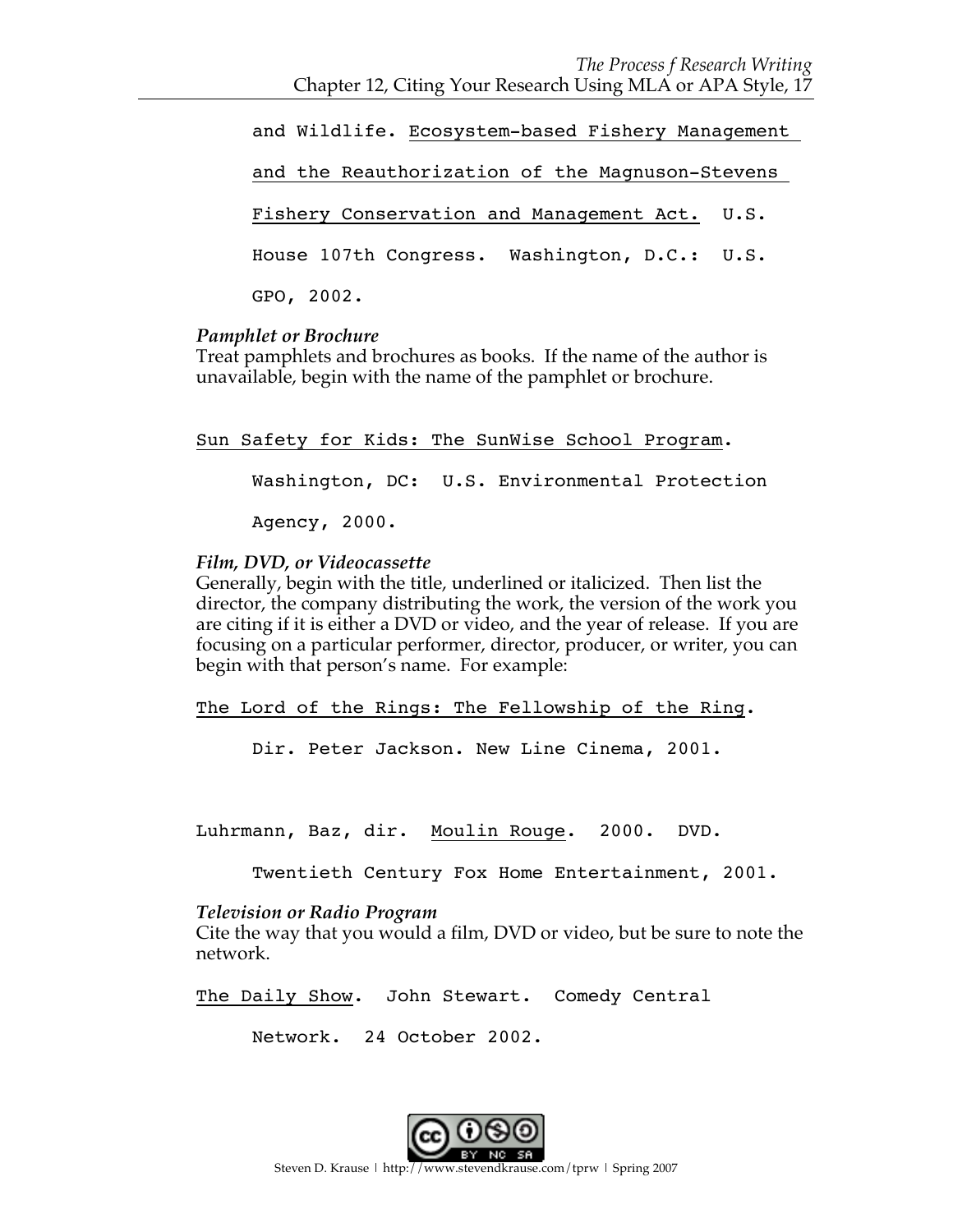All Things Considered. National Public Radio. 24

March 2001.

# **An Abbreviated Guide to APA Style**

# *Parenthetical Citation*

APA style uses "parenthetical citation" to indicate quotations, summaries, paraphrases, and other references to evidence that supports your point. There should be enough information within the parenthetical citation to help your reader locate the complete bibliographic information on your "References" page.

In APA style, the general rule is to indicate the author of the evidence you are citing immediately followed by the date (in parentheses) when that evidence was published. Also, it's best to try to "weave" the citation into the text of your essay instead of merely "dropping" quotes into place. See Chapter Three, "Quoting and Paraphrasing Your Research," for suggestions on how to do this effectively.

#### *Author in a phrase*

To indicate a paraphrase, use the author's last name followed immediately by the date of publication in parentheses.

Baase (1997) suggests that the appeals of living in smaller communities has been attractive to many information professionals.

When you are quoting directly from the author, you should still note the author's last name followed by the date of publication in parentheses. In addition, at the end of the quotation, list the page number, preceded by "p.," in parentheses.

Still, Baase (1997) indicates that many professionals "prefer city life for its vibrancy and career and social opportunities" (p. 296).

#### *Author in the citation*

When you don't name the author in the sentence, you need to include it in the parenthetical citation.

The threat some believe the Internet represents a serious threat to community that needs to be regulated with laws (Baase, 1997).

#### *Two authors*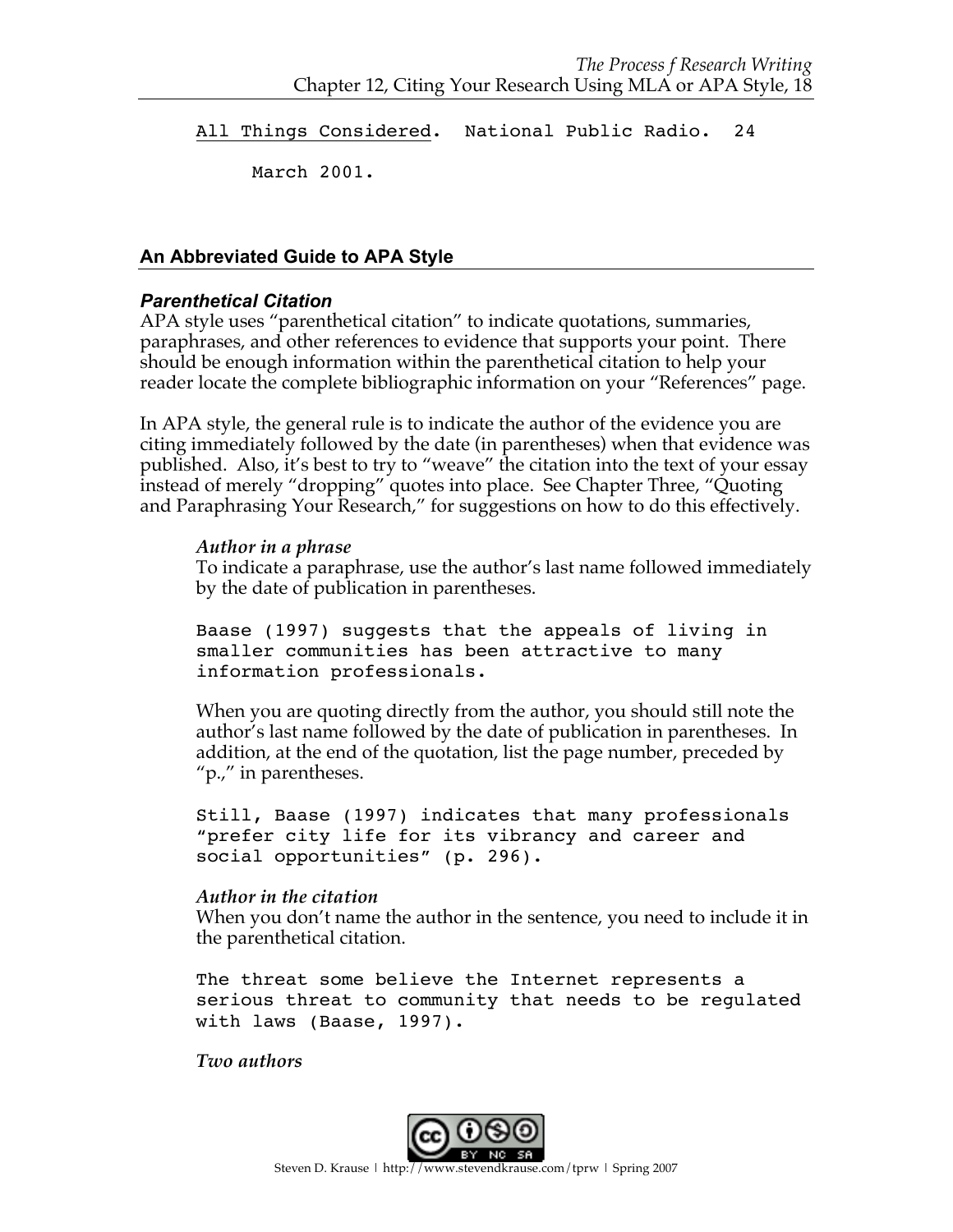Use both author's last names in all references. When naming the authors within the text of your essay, join their names with the word "and;" when noting them within the citation, use an ampersand  $(\&)$ .

Skinner and Fream (1997) found differences in attitudes about computer crime among men and women.

There are differences in attitudes about computer crime among men and women (Skinner & Fream, 1997).

#### *Three to Five authors*

Use all of the authors' last names for the first reference. For each subsequent reference, use the first author's last name and the phrase "*et al."*

Hawisher, LeBlanc, Moran, and Selfe (1996) point out that before 1980, the computer was for most English teachers "new and difficult territory" (p.48).

Hawisher et al. (1996) also state...

For **six or more authors,** use only the first author's last name followed by the phrase "*et al."* on all references, including the first.

#### *Group or corporate author*

If the text is the product of a group, a committee, a corporation, etc., use the group or corporate author as you would an author name. If the name of the group is long, use the complete name on the first reference, followed by an abbreviation in brackets. Use the abbreviation on subsequent references.

According to the National Research Council (2001), the U.S. Army Corps of Engineers often finds itself between those advocating for commerce and those wanting to protect the environment.

#### *Unknown author*

Use the title of the work or a shortened version of it instead of the author's name.

Famous personalities have become an important tool in direct to consumer (DTC) drug marketing ("DTC Marketing: Special Report," 2002).

*Two or more sources in the same parenthetical citation* Writings in APA style commonly use multiple sources in one parenthetical citation when the writer is summarizing evidence. In

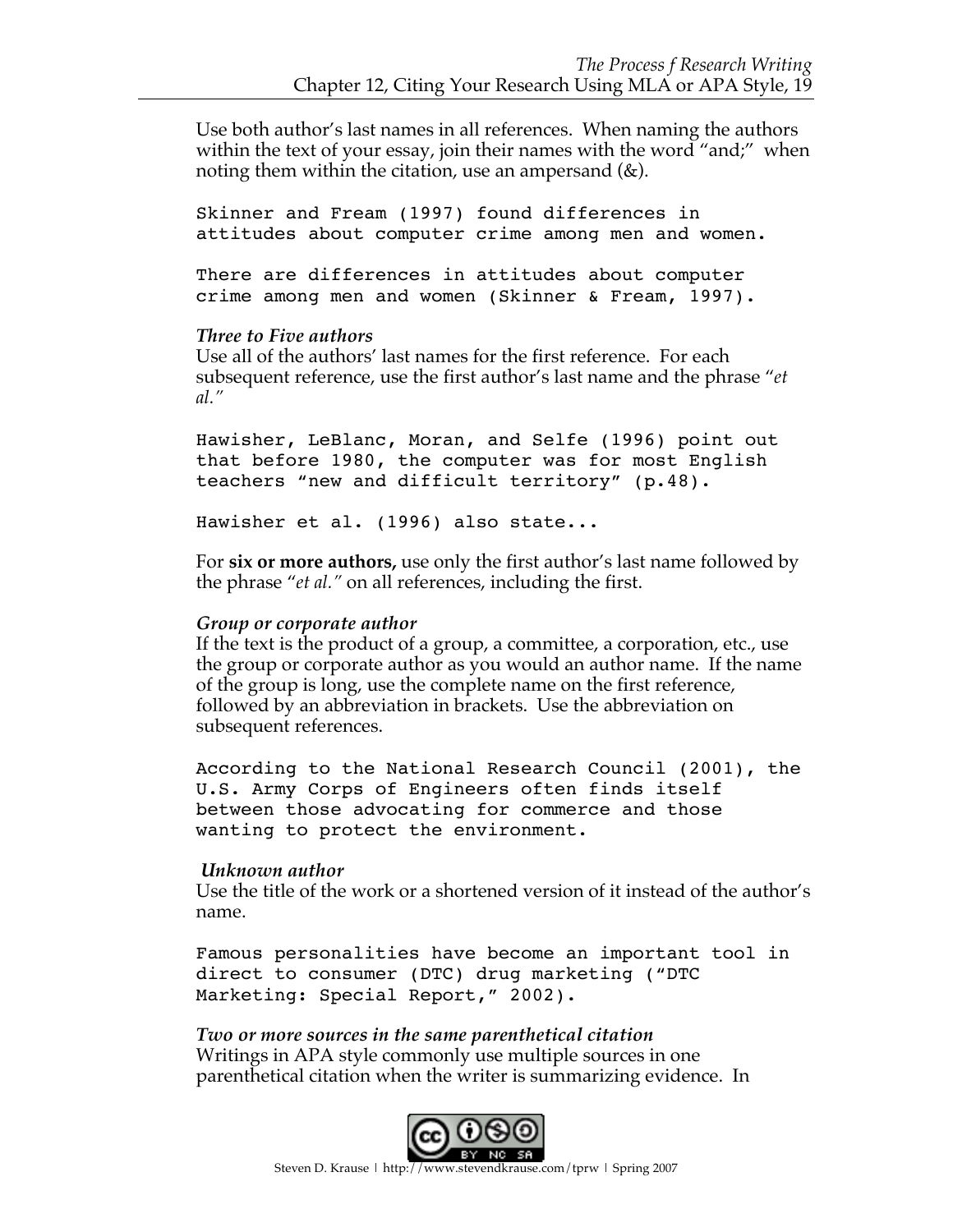instances like this, list the works alphabetically by the author's last name and separate each entry by a semi-colon.

However, hackers might also be considered "good" and helpful in preventing computer crime as well (Neighly, 2000; Palmer, 2001).

For multiple works by the same author, note the author's last name and the years of the works, separated by a comma.

#### *Author of two or more pieces of evidence in your project*

It's not uncommon to cite different works from the same author in an essay. APA style makes clear which piece of evidence you are referring to by the year of publication—for example, (Markoff, 2000), (Markoff, 2001).

If the year is the same, attach the suffix "a," "b," "c," and so forth after the year. The suffixes are then assigned to specific articles in the reference list—for example, (Markoff, 2000 a), (Markoff, 2000b).

#### *Work in an anthology or chapter in a book*

When you quote a work that is reprinted in an anthology, use the name of the author of the work (not the name of the editor) and the page numbers from the anthology. In your References page, you will note the name of the editor and the anthology or book.

Lehan (2000) connects the character Gatsby with other myths of man-god figures, both as seen through his eyes and the eyes of other characters.

#### *Indirect source*

An indirect quote is when you quote from a piece of evidence where that writer is quoting someone else. Note the source of the quote as you would with any other parenthetical citation, but make it clear in the sentence that your source is quoting someone else.

According to Naughton (2000), Steve Miller said "I have no financial incentive to kid you about anything" (p. 24).

#### *A work without a date (including Web sites)*

For a web site or any other document that doesn't have a date of publication, note "n.d." for "no date" in the parentheses.

"The Term Hacker," according to Susan Brenner's web site Cybercrimes.net (n.d.), "also tends to connote membership in the global community defined by the net."

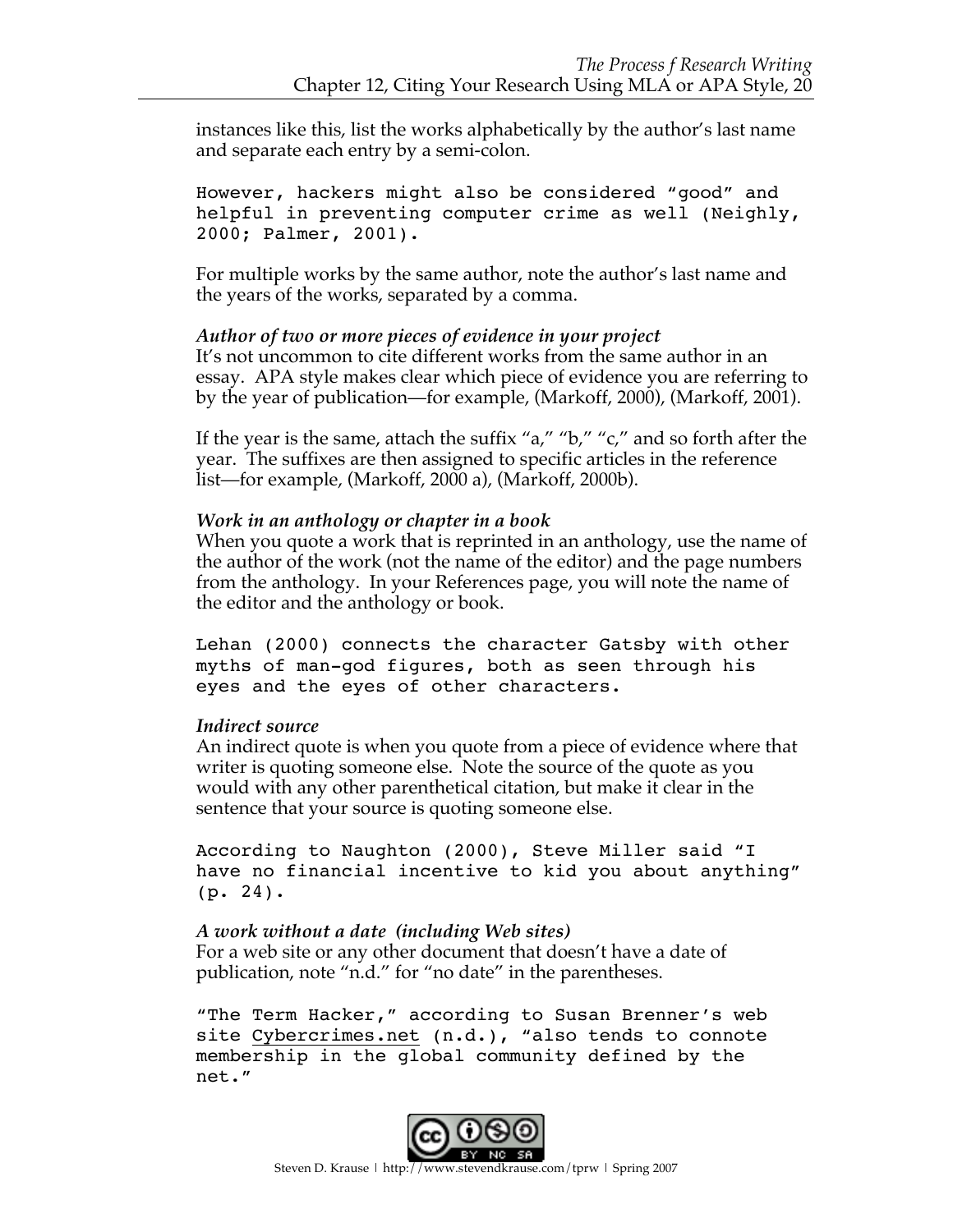# *Personal Communications*

In APA style, you should include parenthetical references to any personal communications within your essay. This would include things like letters, email correspondence, personal interviews, and the like. APA style also discourages including this sort of evidence on a "Reference" page. See the discussion about including Email messages, interviews, and lecturers or speeches in the next section.

# *Formatting of Reference Pages, Bibliographies, and Annotated Bibliographies*

Whenever you include quotes and paraphrases in your research essays, you must note the bibliographic information about where you found this evidence. In APA style, this is called a "Reference" page. A Reference page is a list of citations which is alphabetized based on author's last names (or, if a piece of evidence doesn't have an author, on the title of the evidence, not counting the words "A," "An," or "The") that explains where you found your research.

Reference pages include *only* the evidence that you quoted in your essay. A "bibliography" is a list of all of the works that you consulted but that you didn't necessarily quote. Unlike an annotated bibliography (like the project I describe in Chapter Six), a reference pages include only a citation and not an annotation.

APA style calls for reference pages to be double-spaced with a hanging indent of a half inch, as you can see in the examples here. The specific format for each of your entries on your reference page will vary according to the type of evidence. But in general, each of your entries should include enough information about the research you are quoting or paraphrasing so that the reader could find this research themselves if they wanted to find it.

# **Books**

Reference page entries for a book always include:

• *The Author or authors.* List all of the authors last name first and only the initials of the first and middle names. Separate multiple authors with a comma and separate the last author from the list with an ampersand.

- *Publication date.* Enclose the date in parentheses.
- *Title of the book.* You should underline the title or put it in italics. Capitalize *only* the first letter of the first word of the title and the first letter of the first word after a colon, unless the word is a proper noun.

• *Publication information.* This includes the name of the publisher and the city of publication.

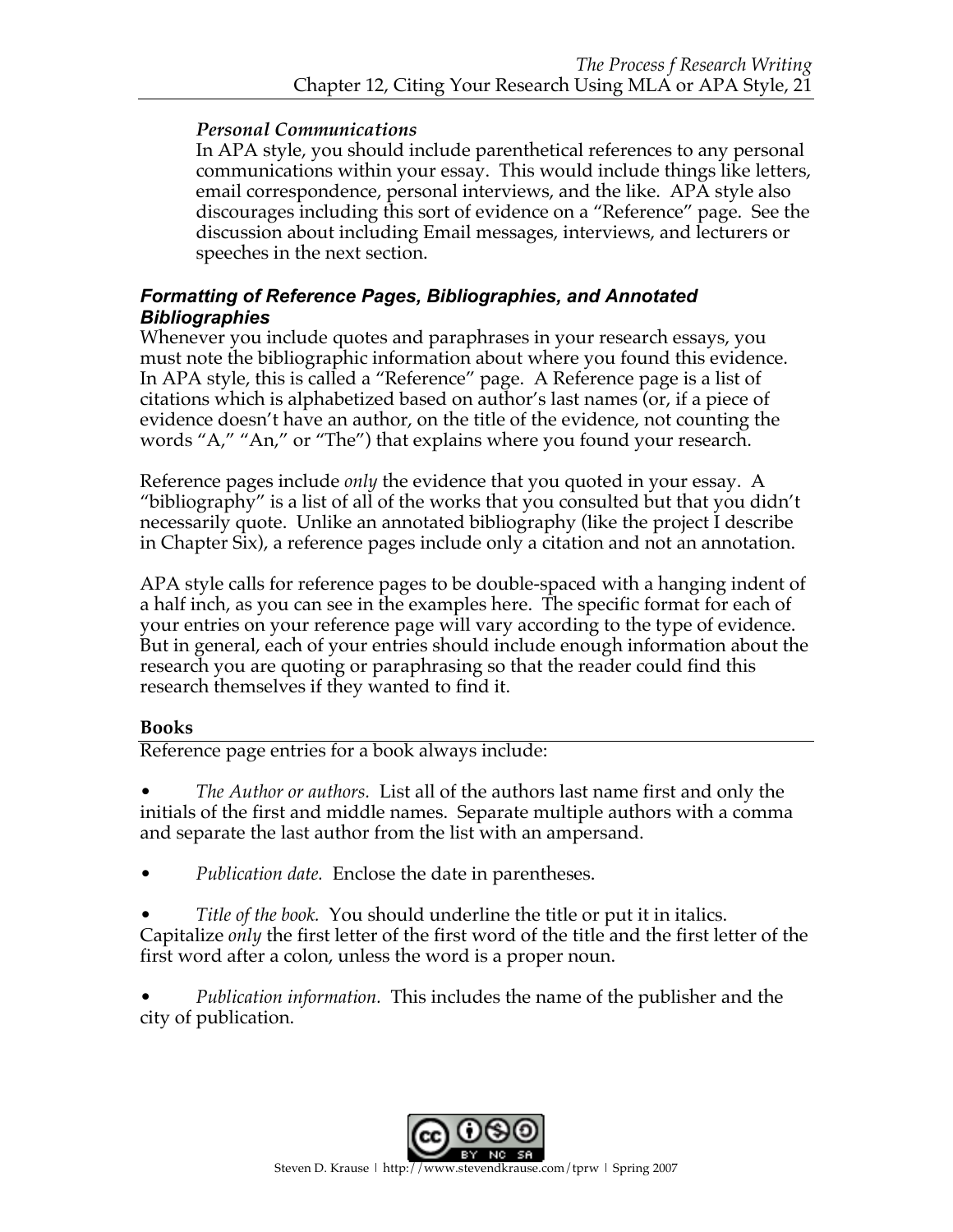*Book, single author*

Brackett, V. (2002). F. Scott Fitzgerald : writer of the jazz age. Greensboro, N.C. : Morgan Reynolds Publishers.

#### *Book, two or more authors*

With multiple authors, list all of the authors last name first followed by the writer's first initial. List the authors as they appear on the book, and end the list with an ampersand.

Jennings, S., Kaiser, M. & Reynolds, J. (2001). Marine

fisheries ecology. Oxford: Blackwell Science.

*Book, corporate or group author*

National Research Council. (2001). Inland navigation system planning: The upper Mississippi river— Illinois waterway. Washington, D.C.: National Academy Press.

*Selection from an anthology or a chapter from a book that is edited*

Lehan, R. (2000). The Great Gatsby--The text as construct: narrative knots and narrative unfolding. in Bryer, J., Margolies, A., & Prigozy, R. (Eds). F. Scott Fitzgerald : New perspectives. Athens, GA: U Georgia P, pp. 78- 89.

In APA style, repeat this style of citation if you cite multiple chapters from the same book or anthology. Note also that in APA style, titles of chapters or entries are not in quotes and the page numbers of a chapter are indicated with the abbreviation "pp."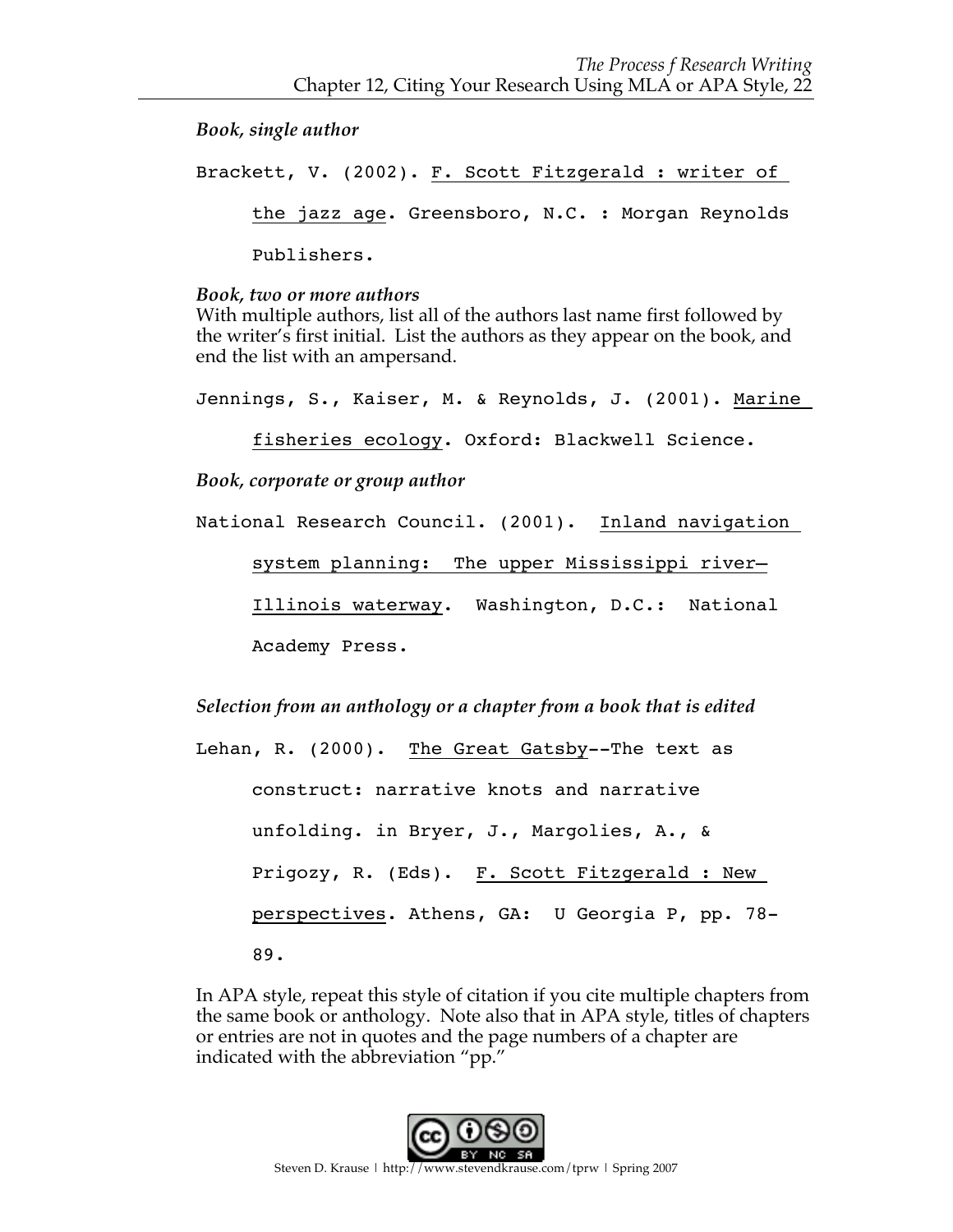*Book, translation*

Derrida, J. (1978). Writing and difference. (A.

Bass, Trans.). Chicago: U of Chicago P.

*Book, edition other than the first*

Baase, S. (2003). Gift of fire : Social, legal, and

ethical issues for computers and the Internet.

(2nd ed.). Upper Saddle River, NJ : Prentice

Hall.

#### *Entry from a reference work*

If there is a specific author for the entry, list it. Otherwise, begin with the title of the entry.

Gale, R. (1998). Nick Carraway. An F. Scott

Fitzgerald Encyclopedia. Westport, CT: Greenwood

Press.

Crime. (1987). The random house dictionary of the

English language. (2nd ed.). New York: Random House.

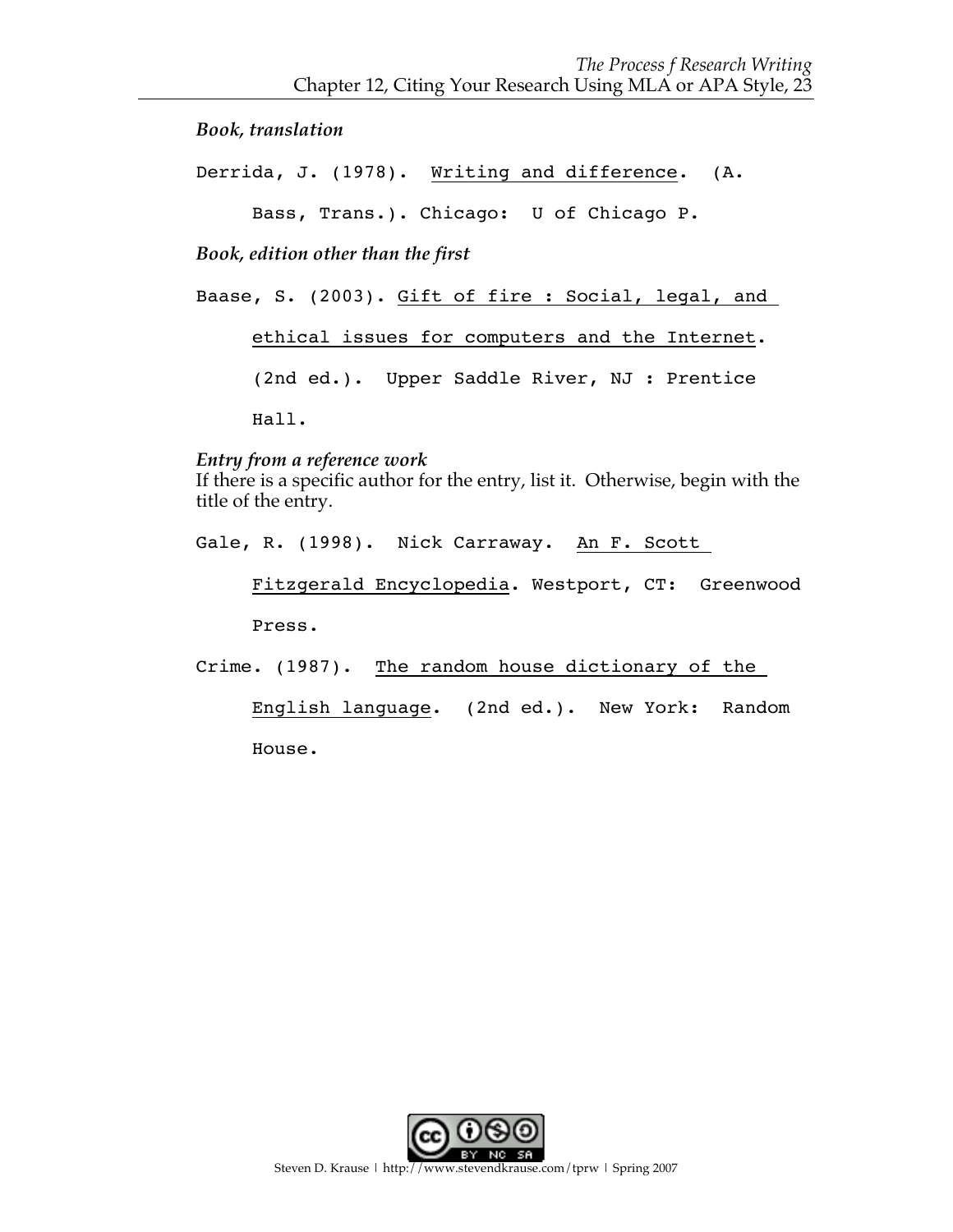# **Periodicals**

Reference page entries for magazines, journals, newspapers, and other periodicals include:

- *The Author or authors.* Last name first and the first initial of each author.
- *Date of publication.* Following the author in parentheses, as was the case with books.
- *Article Title.* Followed by a period, though not in quotes.
- *Publication information.* This includes the periodical title, underlined or italicized, the volume and issue number in parentheses (when they are available), and page numbers. In newspapers, precede page numbers with "p." if it is a single page or "pp" if it is more than one.

# *Article in a weekly magazine*

Wood, C. (2000, June 12). Fighting net crime.

Macleans, pp. 38-40.

*Article in a monthly magazine*

Canby, P. (2002, July). The forest primeval: A month

in Congo's wildest jungle. Harper's Magazine,

pp. 41-56.

*Article in a newspaper*

Markoff, J. (1999, October 1). New center will combat computer security hreats. The New York Times, p. C2.

# *Editorial or Letter to the Editor*

After the title, indicate if the selection is an editorial or a letter as indicated in the examples below.

McLoughlin, M. (2002, August 5). Rethinking hormone therapy. [Letter to Editor]. Newsweek, p. 12.

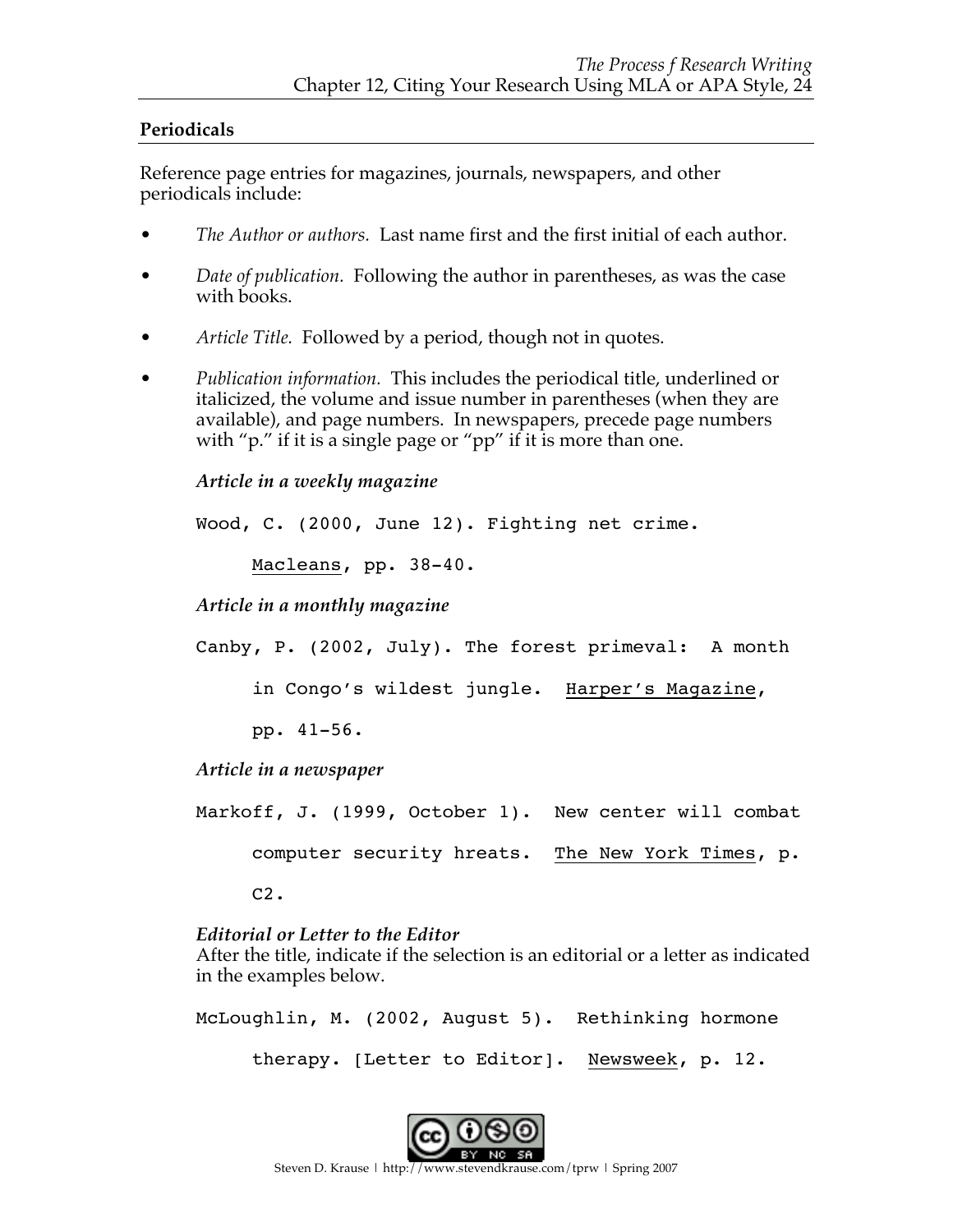Hauptman, Timmer, Carlberg for council. (2002, October 22) [Editorial]. The Ann Arbor News, p. A8.

# *Article in a journal paginated by volume*

Some academic journals number the pages according to the volume instead of the issue. Note the volume number in italics or underlined after the title.

Vann, I., & Garson, G. (2001). Crime mapping and its extension to social science analysis. Social Science Computer Review, 19, pp. 471-479.

#### *Article in a journal paginated by issue*

Some academic journals number the pages of each issue. When this is the case, note the volume number (underlined or in italics) and the issue number in parentheses though not underlined or in italics.

Mansfield, P. (2002). The cancer industry. The Ecologist,32 (3), p. 23.

# *Unsigned article in a periodical*

When no author's name is available in any type of periodic publication, begin with the name of the article. When alphabetizing it on your references page, exclude "A," "An," and "The." For example, an unsigned article in a magazine would look like this:

An overdose on drug advertising. Is it driving up

costs? (2000, May 22). Business Week, p. 52.

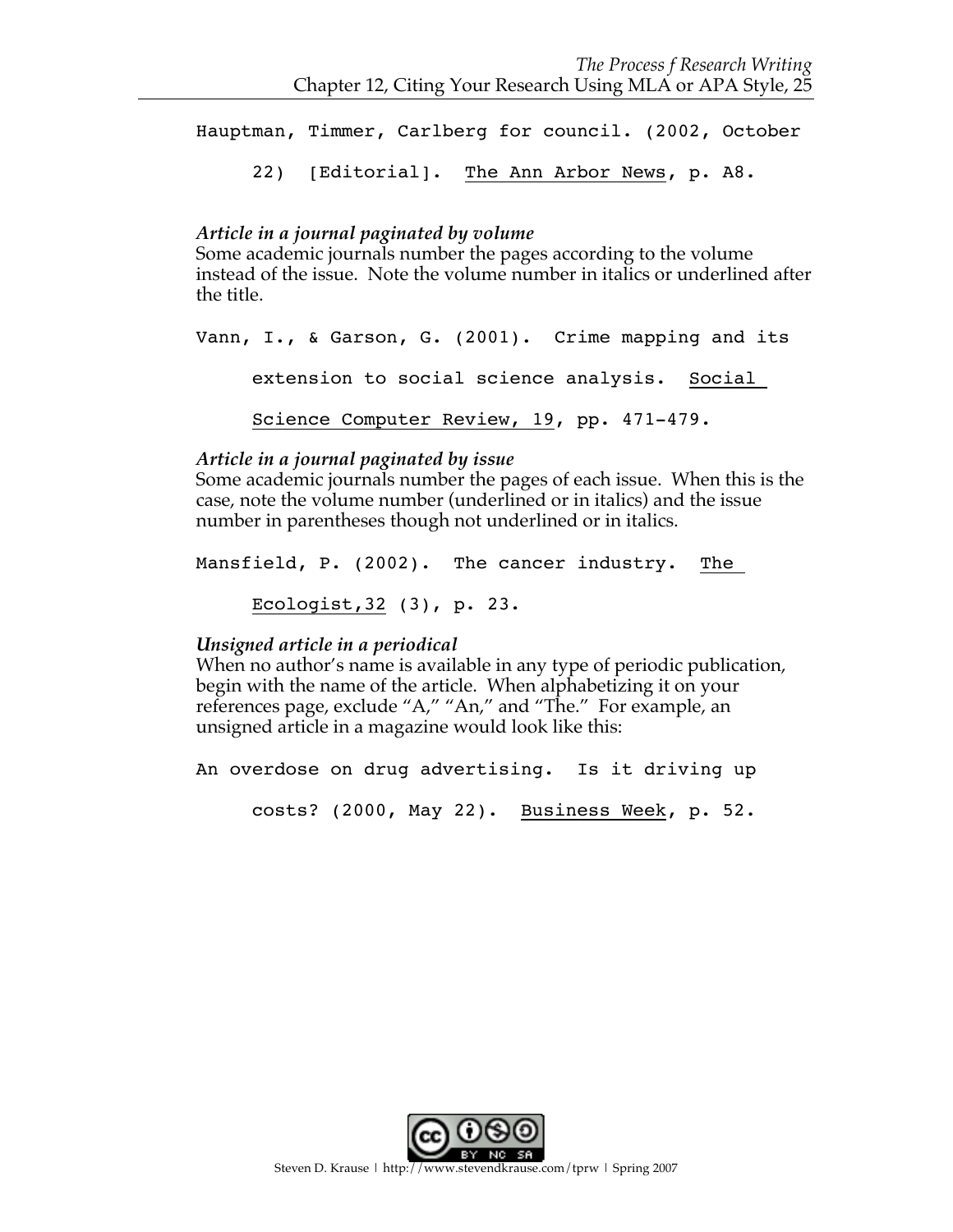# **Electronic and Internet-based Sources**

Properly citing things from electronic and Internet-based sources like the World Wide Web, email, newsgroups, CD-ROMs, and so forth can be confusing. Because these resources are still relatively "new" to the academic community (at least relative to things like books and paper journals), there is still some debate about the precise method of citing some of these sources. What I offer here are my interpretations of the APA rules for citing electronic and internet-based sources; when in doubt about these guidelines, I would encourage you to ask your teacher and to consult the *Publication Manual of the American Psychological Association* or the APA web site.

Even though electronic and internet-based sources may look different from traditional journals and books, the basic elements and goals of citation remain the same. Entries should include:

- **•** *Author or Authors,* which again, should be last name first followed by first initial for each author. Unlike traditional books and periodicals, the names of authors of electronic resources (especially Web sites) are often located at the end of the article or another location.
- *Date of publication.* Following the author in parentheses, as was the case with books and periodicals.
- *Title of the article or selection.* For an online journal or periodical, a selection from a database, a scholarly project, or similar resource, indicate the title of the article or selection. Capitalize only the first word in the title and subtitle and any proper nouns.
- *Publishing information.* This might be the title of the online journal or periodical, or the name of the database, scholarly project, or similar resource. This information should appear underlined or in italics.

There are two other elements that are generally common to electronic and internet-based sources:

- *The date of access.* Quite literally, this means the date that you found the research. This is important because, as most "Web surfers" have experienced, electronic resources can change and be unavailable without warning.
- *The "address" of whatever it is you are citing.* Indicate the URL of a web site, a message from a newsgroup, a reference to an email, and so forth.

# *A periodical available via an electronic database*

As I discussed in chapter two, most community college, college, and university libraries nowadays offer their patrons access to electronic versions of some traditional print resources. These databases, such as

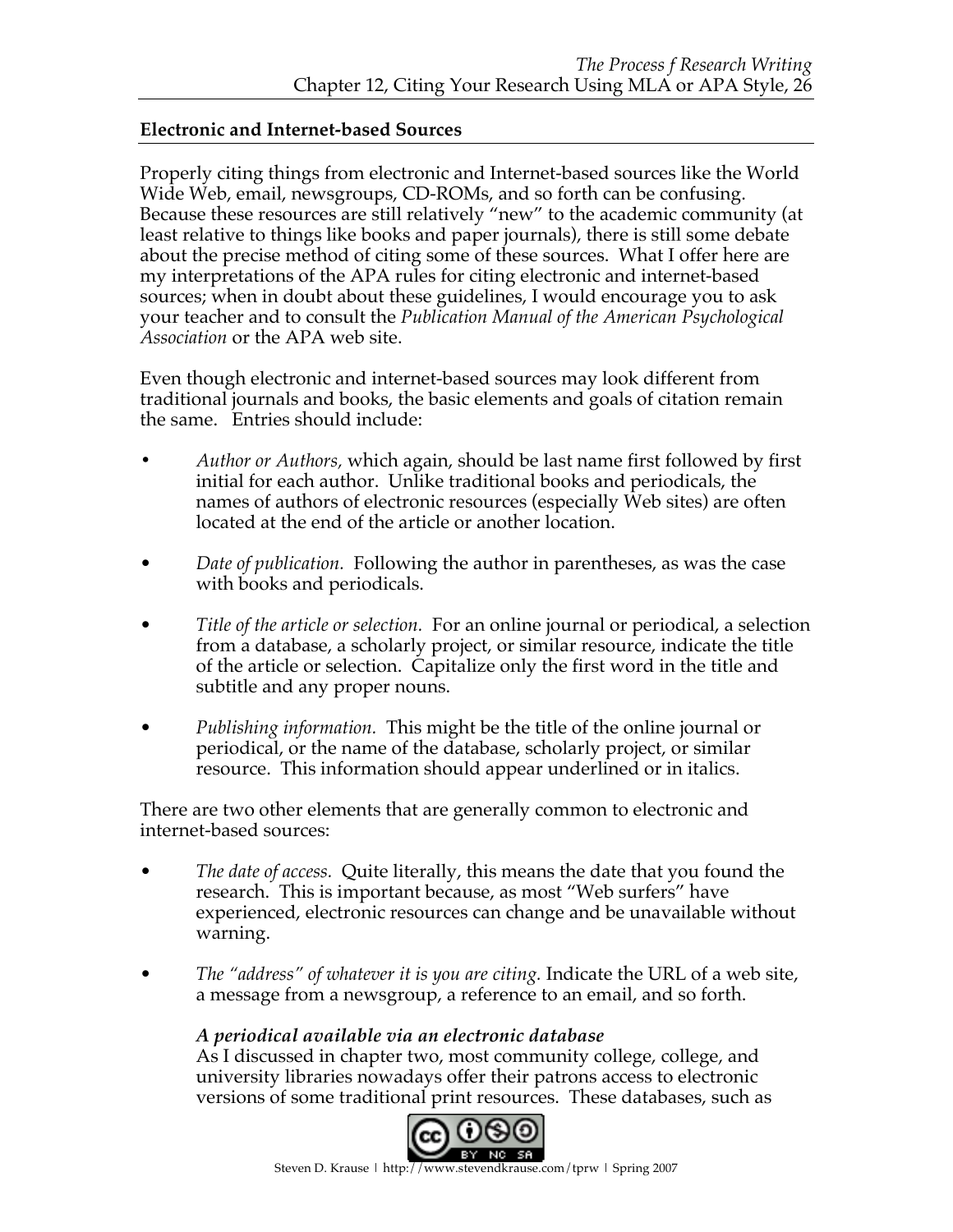Wilson Select and Articles First, include "full text" of articles that appeared originally as an article in the print publication as part of the entries.

Now, on the one hand, these sorts of electronically available resources are just as credible as print resources because they are essentially one in the same. The electronic version of an article from *Time* magazine is just as credible as the same article from the "paper version" of *Time* magazine. On the other hand, you need to indicate to your readers that you are citing the electronic version because this version isn't *exactly* the same as the print version. Since the "full text" available electronically is *just* text, periodicals available electronically don't include page numbers and they don't include any illustrations or graphics.

To properly cite an article from a periodical available via an electronic database, first note all of the relevant information you would in a print version of the article. Following this, write "Retrieved" followed by the date you found the article, and then "from" followed by the name of the database.

Wechsler, J. (2002). Minority docs see DTC ads as way to address 'race gap.' Pharmaceutical Executive, 27 (5), pp. 32, 34. Retrieved October 20, 2002 from WilsonSelect Database.

#### *Article in a Periodical Published on the World Wide Web*

To cite an article from a periodical that is published on the World Wide Web, adapt as closely as possible the rules for citing articles that appear in print. Following this, write "Retrieved" followed by the date you found the article, and then "from" followed by the address of the Web site.

Sauer, G. (1996, February). Hackers, order, and control. Bad Subjects. Retrieved August 15, 2002, from http://eserver.org/bs/24/sauer.html

Goozner, M., & Sullivan, A. (2001, January 13). The

pharmaceutical industry. Slate. Retrieved

January 13, 2002, from http://slate.msn.com



Steven D. Krause | http://www.stevendkrause.com/tprw | Spring 2007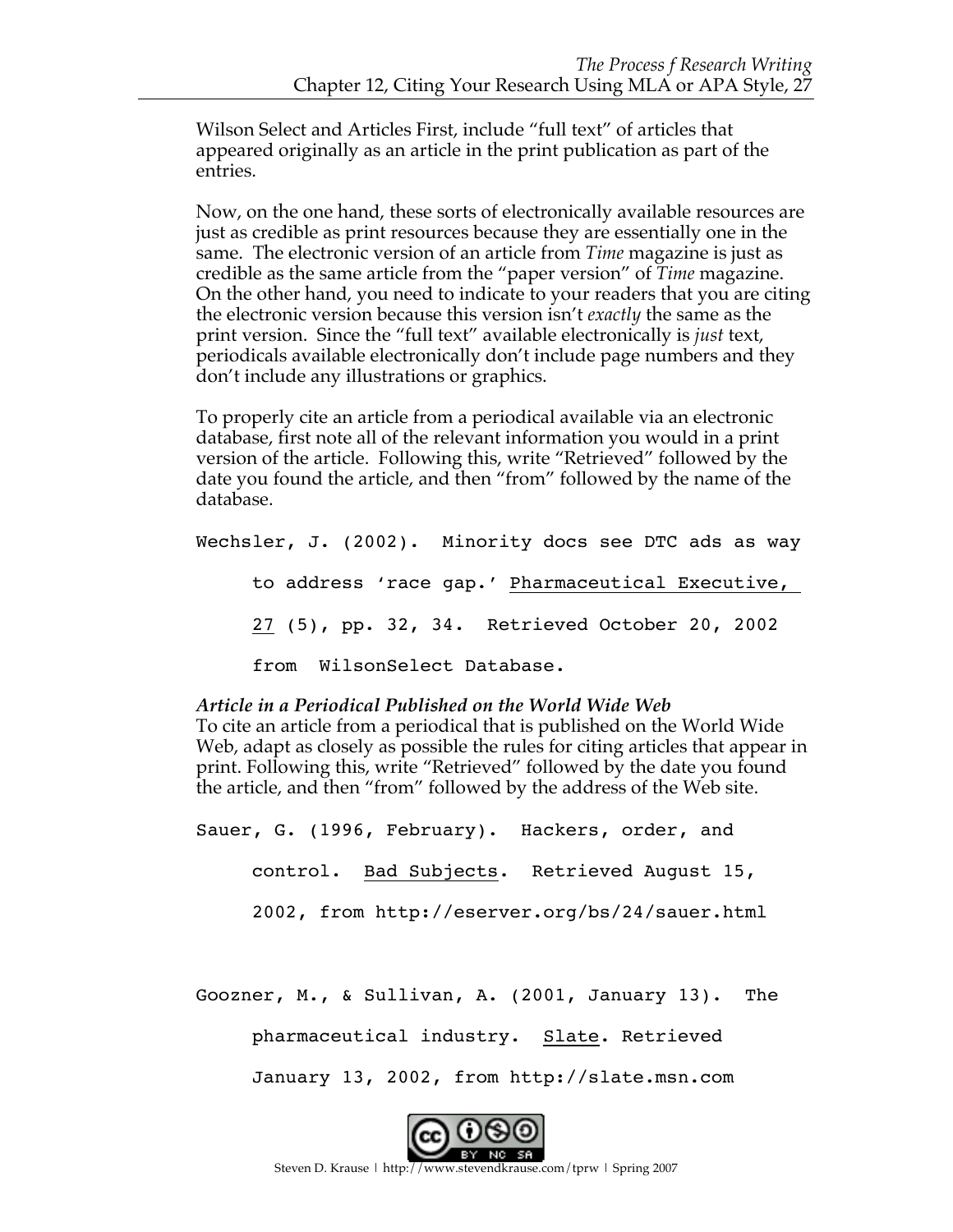*Article in a Web Version of a Print Periodical or Other Media Outlet* Many newspapers and popular magazines release a "web version" of the publication. Cite these sorts of documents as you would articles from a periodical published on the Web.

Pear, R. (1999, March 28). Drug companies getting F.D.A. reprimands for false or misleading advertising. New York Times. Retrieved August 15, 2002, from http://www.nytimes.com

World cybercrime experts see need for laws, ties.

(2002, October 16) CNN.com. Retrieved October 24, 2002, from http://www.cnn.com

*Book Being Accessed Electronically Through a Database or The Web* As is the case with periodicals, include the same information you would with a traditional print book, along with the date of access and the information about the database of the Web site.

Icove, D., Seger, K. & VonStorch, W. (1995). Computer crime: A crimefighter's handbook. Sebastopol, CA: O'Reilly and Associates, 1995. Retrieved October 27, 2002 from Net Library E-Book.

*Scholarly or Reference Web-based Database*

F. Scott Fitzgerald centenary homepage. (2002, January

7). University of South Carolina. Retrieved

July, 16 2002, from http://www.sc.edu/fitzgerald/

*General Web Page or Web Site*

Include the author or authors of the Web page or site, the title, and the date of publication.

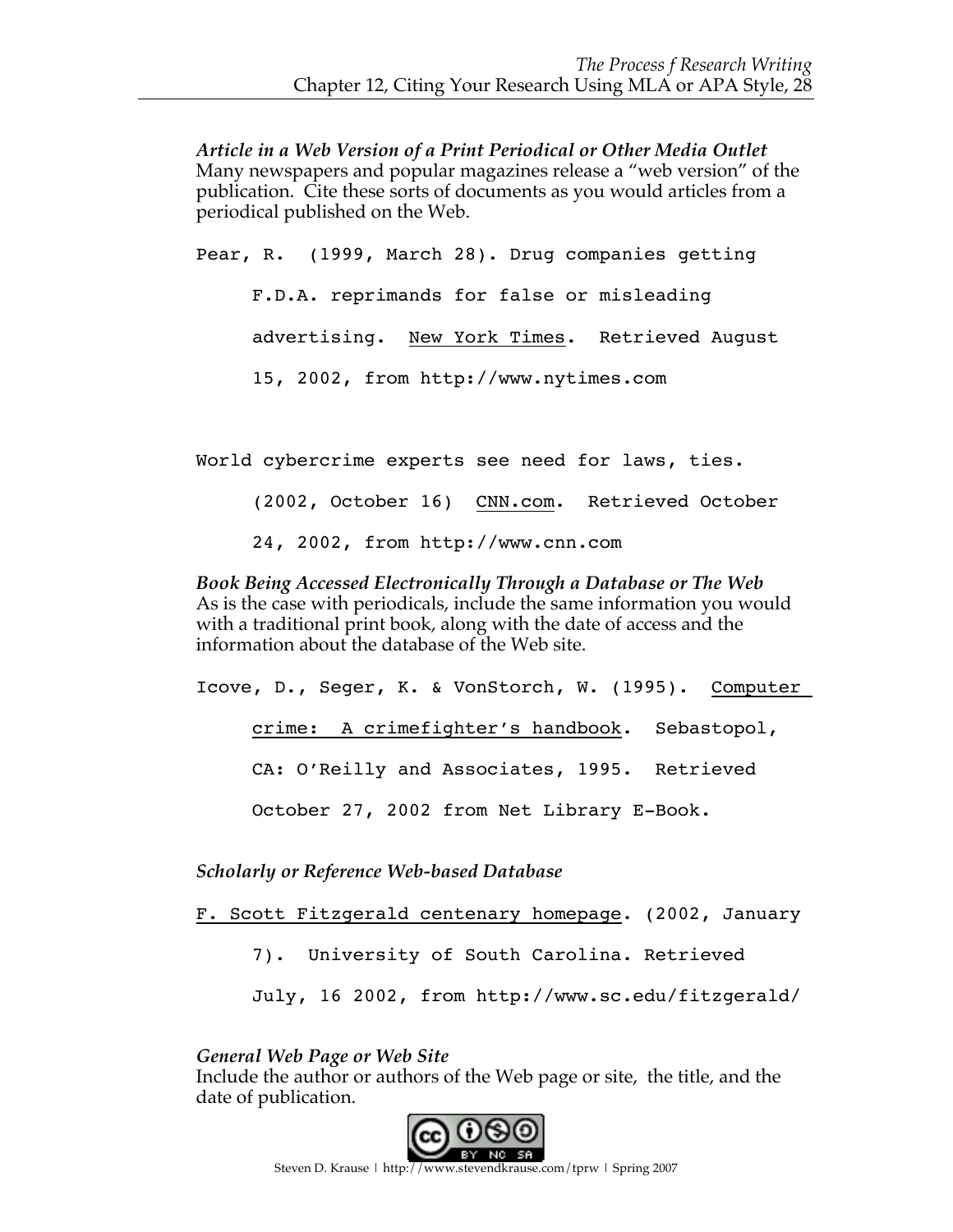Stanger, K. (2002, September 7). "Library guy" Keith

Stanger's home port. Retrieved October 24, 2002, from

http://keithstanger.com

When you are missing information about the web site, cite based on the information that you have available.

*Posting to a emailing list, online group, or newsgroup* Begin with the author's name (even if the name is obviously a pseudonym), followed by the date, and the title or subject of the post. Include the phrase "Message posted to" and then the name of the mailing list, online group, or newsgroup, followed by the phrase "archived at" and the location of the group's archives, if available.

Denkinger, T. (2000, February 1). Re: [SLE] very newbie network quest. English SuSE Linux Discussion, archived at http://lists.suse.com/archive/suse-linux-e/ 2000-Feb/

# *Email message*

The APA *Publications Manual* discourages the inclusion of any "personal communication" like email messages, letters, memos, or personal interviews in a Reference page because personal communications "do not provide recoverable data."

The APA *Publications Manual* goes on to say that you should "Use your judgment" about including personal communications like email in a Reference page. Here is an example of how you might do this:

Poe, M. (2002, June 5). Re: reflections/questions about your JEP article. Personal Communication, electronic mail.

# *Synchronous communication message*

For MOOs, MUDs, Chat room, IRCs, etc. Be sure to include information about a message archive, if available.

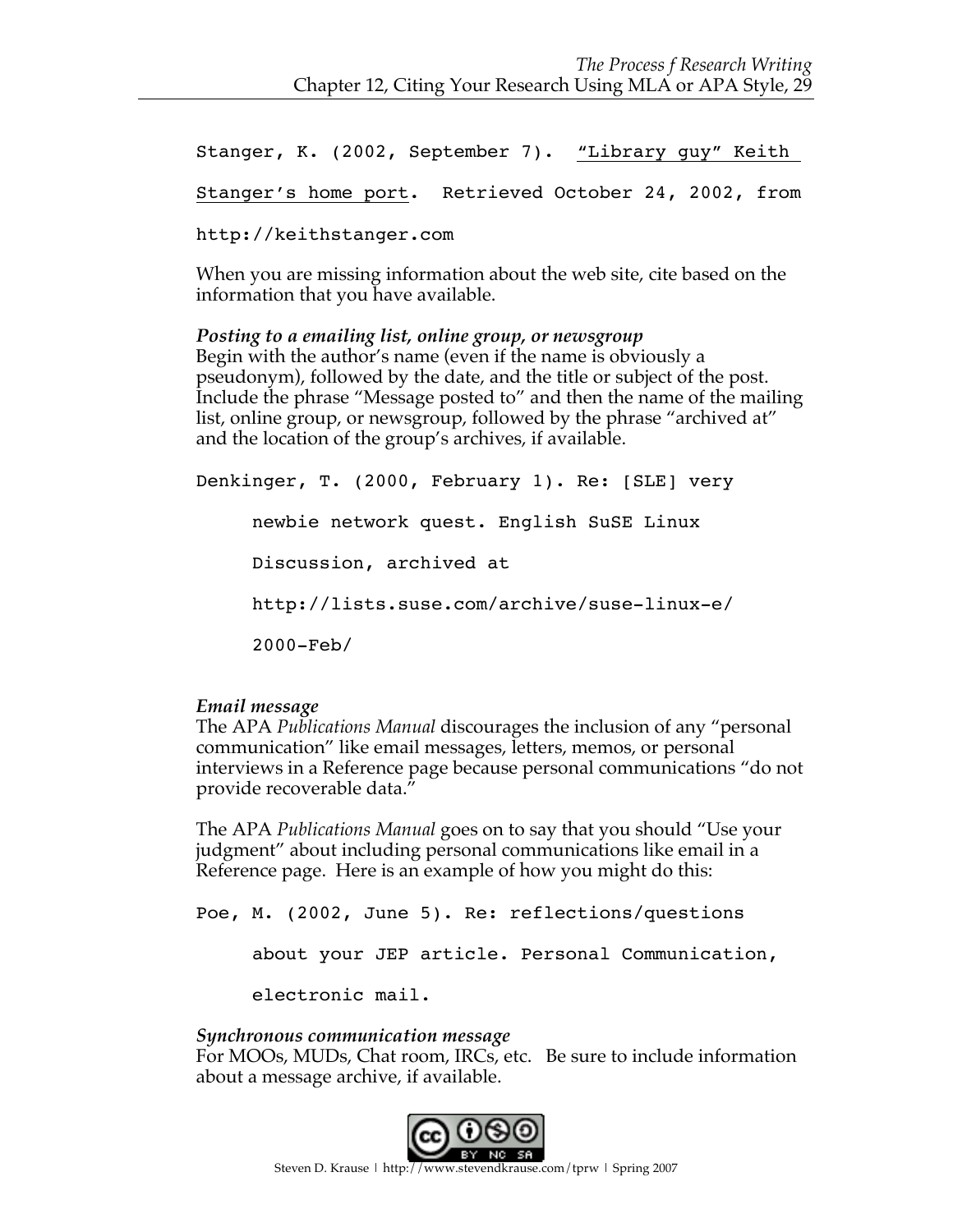Spehar, D. (2001, April 16). Researching who done it: building online research skills for composition II students. C&W Online 2001/Connections MOO, archived at http://web.nwe.ufl.edu/ cwonline2001/archives/sphear-0416.html

#### *CD-ROM, diskette, or similar medium*

Cite this kind of source like you were citing the print version of the resource, but indicate in brackets the nature of the source.

Johns Hopkins University and the Annenberg/CPB Project. (1997). [CD-ROM]. A doll house: Based on the play by Henrik Ibesn. South Burlington, VT: The Annenberg/CPB Multimedia Collection.

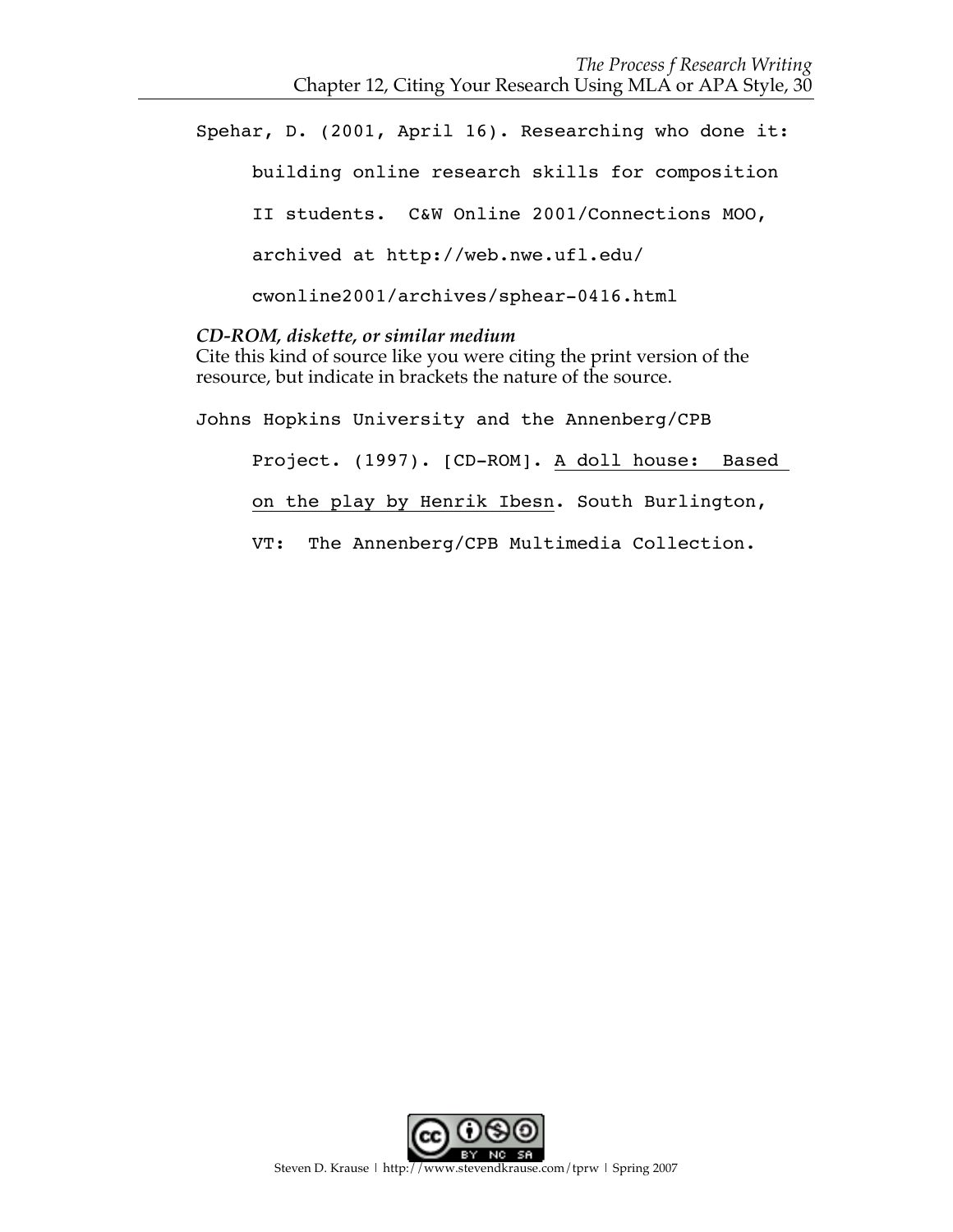#### **Other Kinds of Sources**

#### *Interview*

List the person interviewed as if they were the author. If the interview came from another source (radio or television, for example), indicate that with the citation information.

Jeffrey, P. (2002 March). "A conversation with Paul L. Jeffrey: Runaway prescription drug costs." [Interview with journal]. Policy and Practice of Public Human Services 60(1), 10-13.

In APA, the rules for interviews that you conduct (personal interview, telephone interview, email interview, etc.) are different. The APA *Publications Manual* discourages the inclusion of any "personal communication" including personal interviews in a Reference page because personal communications "do not provide recoverable data."

The APA *Publications Manual* goes on to say that you should "Use your judgment" about including personal communications in your References page. Here is an example of how you might do this:

Wannamaker, A. (2000, August 13). Personal

communication.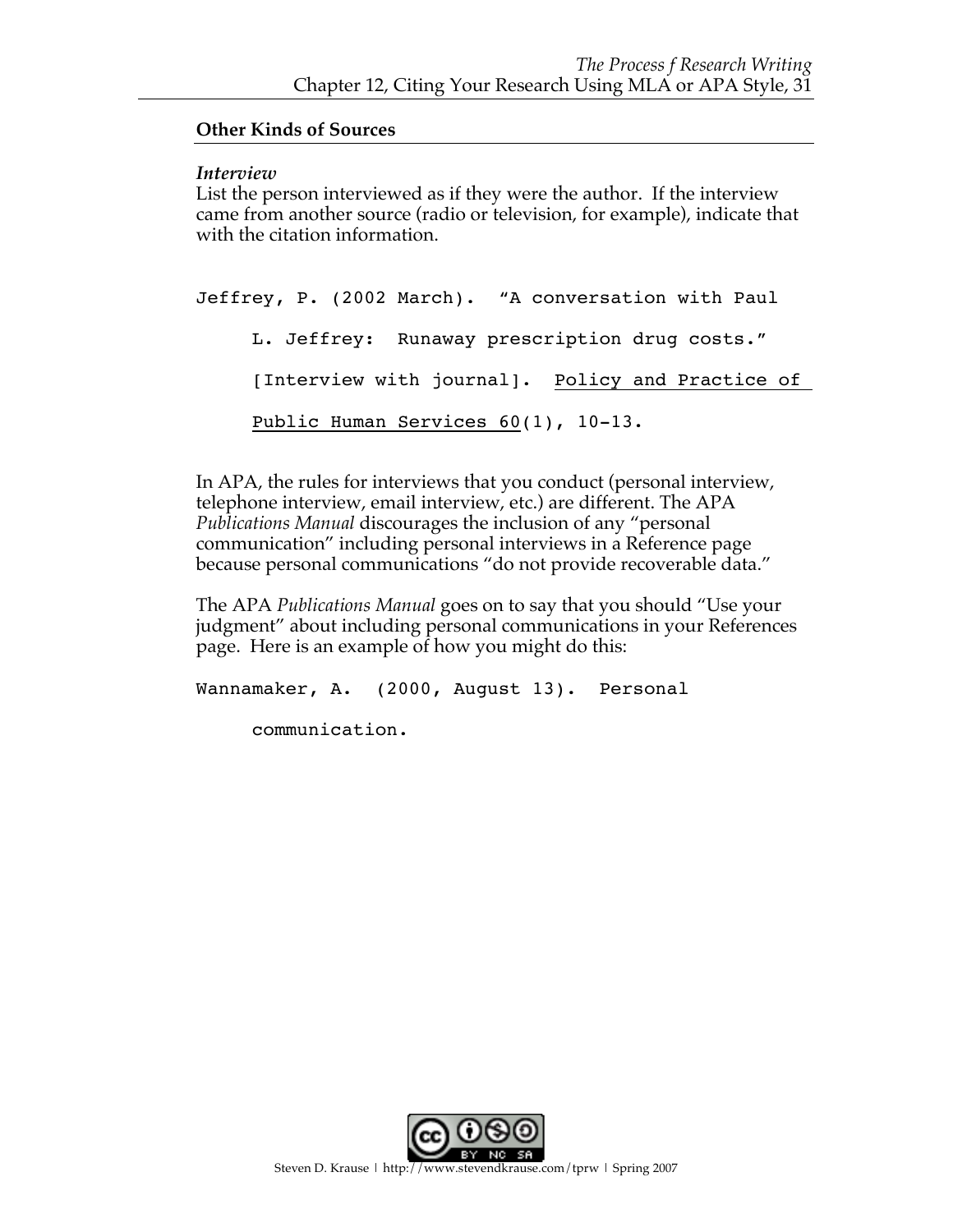*Lecture or Speech*

Mauk, J. (1996, March 29). Anti-reading: Evaluating student essays in current-traditional pedagogy. Conference on College Composition and Communication Convention. Milwaukee, WI.

#### *Government Document*

If identified, begin with the last name of the author; if not, begin with the name of the government followed by the appropriate agency or subdivision. Only abbreviate things if they can be easily understood. For congressional documents, be sure to note the number, session, and house of Congress ("S" for Senate and "H" or "HR" for House of Representatives), and the type (Report, Resolution, Document, etc.) in abbreviated form, and number the material. If you are citing from the *Congressional Record,* provide only the date and page number. Otherwise, end with the publication information, often the Government Printing Office (GPO).

United States Congress. (2002). House committee on

resources, subcommittee on fisheries

conservation, oceans, and wildlife. Ecosystem-

based fishery management and the reauthorization

of the Magnuson-Stevens fishery conservation and

management act. U.S. House 107th Congress.

Washington, D.C.: U.S. GPO.

#### *Pamphlet or Brochure*

Treat pamphlets and brochures as books, though note in brackets that it is a pamphlet or brochure. If the name of the author is unavailable, begin with the name of the pamphlet.

Sun safety for kids: The SunWise school program.

(2001). Washington, DC: U.S. Environmental

Protection Agency.